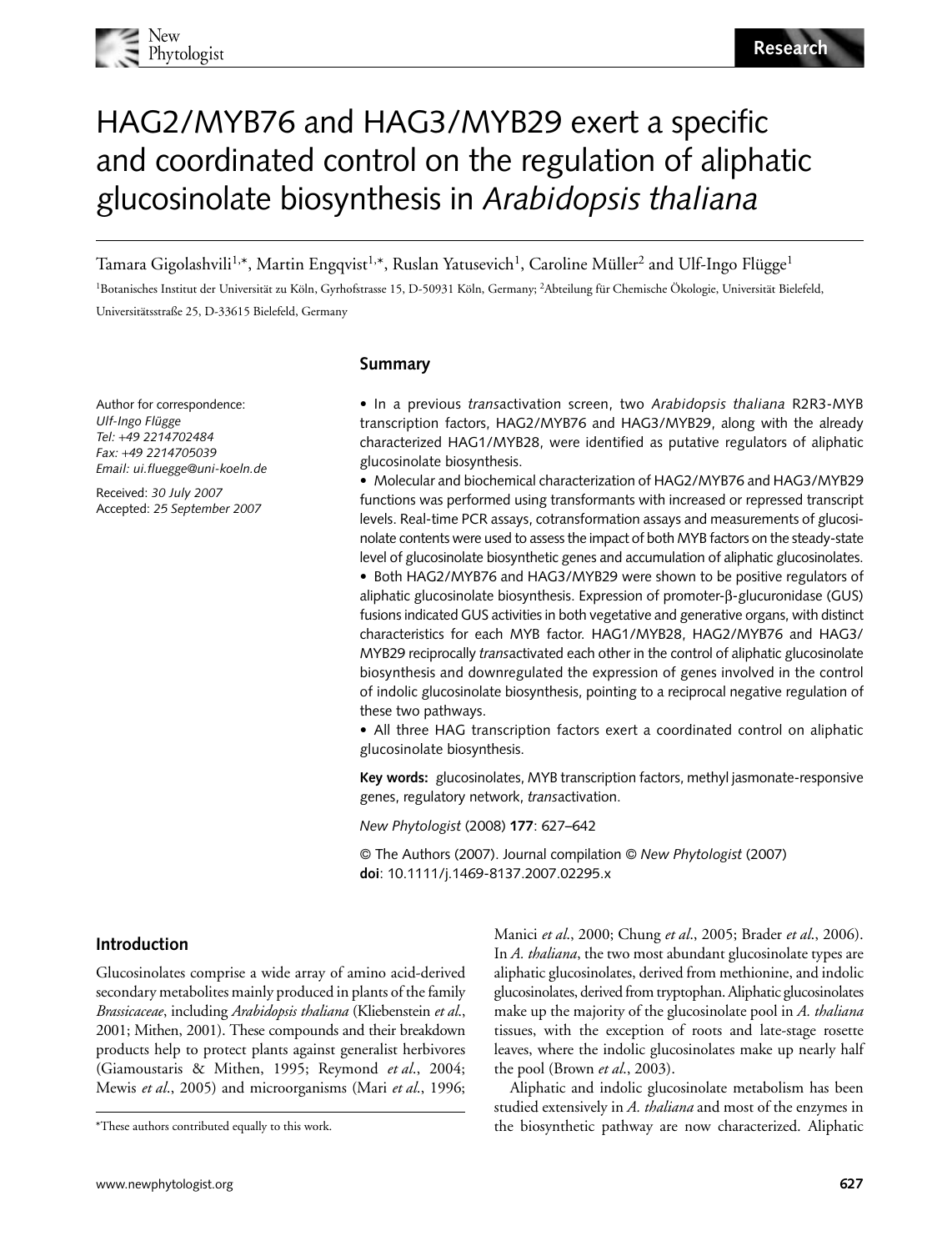New Phytologist

glucosinolate biosynthesis begins in the cytosol where methionine is deaminated by BCAT4 (Schuster *et al*., 2006). The resulting  $\alpha$ -keto acid is then imported into the chloroplast, where it reacts with acetyl-CoA in a condensation reaction, catalysed by MAM enzymes, followed by isomerization and oxidative decarboxylation, yielding a homoketo acid with one additional carbon in the side chain. This homoketo acid can then enter a new condensation cycle, thus creating homoketo acids of increasing side-chain length (Grubb & Abel, 2006; Halkier & Gershenzon, 2006). Upon side-chain elongation, the methionine derivatives are transaminated to form chainelongated methionine.

Synthesis of the methionine (Met)-derived glucosinolate core structure proceeds in a series of reactions catalysed by cytochrome P450 monooxygenases, *C–S* lyases, *S*-glucosyltransferases and sulfotransferases (reviewed by Grubb & Abel, 2006). Subsequent side-chain modifications of the glucosinolates further contribute to the large variability in this group of molecules (Fahey *et al*., 2001). In addition to most of the core catalytic enzymes, both global and specific regulators of glucosinolate biosynthesis have been characterized. IQD1 is a calmodulin-binding regulator that upregulates genes in the indolic glucosinolate pathway after wounding or mechanical stimuli of the plant tissue (Levy *et al*., 2005). By contrast, SLIM1 negatively regulates both aliphatic and indolic biosynthesis pathways under sulfur-limiting conditions. SLIM1 also mediates downregulation of *ATR1/MYB34* (Maruyama-Nakashita *et al*., 2006) which, like *HIG1/MYB51* and *HIG2/MYB122*, code for specific regulators of the indolic glucosinolate pathway. ATR1/ MYB34, HIG1/MYB51 and HIG2/MYB122 directly upregulate several of the main enzymes of the indolic glucosinolate pathway (Celenza *et al*., 2005; Gigolashvili *et al*., 2007a). Conversely, HAG1/MYB28 is a transcription factor that directly activates genes of the aliphatic glucosinolate pathway, as also suggested for HAG3/MYB29 (Gigolashvili *et al*., 2007b; Hirai *et al*., 2007; these authors named MYB28 and MYB29 as PMG1 and PMG2, Production of Met-derived Glucosinolates). Another characterized regulator is Dof1.1, which upregulates expression of *CYP83B1* and promotes glucosinolate accumulation (Skirycz *et al*., 2006). The four MYB factors described above (HAG1/ MYB28, HAG3/MYB29, ATR1/MYB34, HIG1/MYB51 and HIG2/MYB122) all belong to subgroup 12 of *A. thaliana* R2R3-MYB transcription factors (Stracke *et al*., 2001).

Here we describe the characterization of two proteins from this subgroup, HAG3/MYB29 and HAG2/MYB76. We show that they both enhance aliphatic glucosinolate production by activating key biosynthetic genes of this pathway both *in trans* and *in planta*. Furthermore, the low basic transcript level of *HAG2/MYB76* was considerably induced by HAG1/MYB28, HAG3/MYB29 and by HAG2/MYB76 itself, and additionally in response to wounding, whereas *HAG3/MYB29* transcription was less induced by HAG1/MYB28 and HAG2/MYB76, but responded to methyl jasmonate (MeJA) treatment. We therefore suggest that *HAG2/MYB76* integrates the different

stress responses in aliphatic glucosinolate regulation, and that *HAG3/MYB29* is more important for keeping a basic level of aliphatic glucosinolates both in nonstress situations and in response to environmental cues.

## **Materials and Methods**

#### Plant growth and cell culture cultivation

Wild-type seeds of *Arabidopsis thaliana* (L.) Heynh. ecotype Columbia were sterilized and plated on half-strength Murashige and Skoog (MS) medium with agar (2.15 g  $l^{-1}$  MS salts, 0.5% sucrose, 0.8% agar pH 5.8), cold-treated at 4°C for 3 d in the dark, then germinated in a culture chamber at 16 : 8 h light : dark cycle, 75% humidity, 21°C. Seedlings were transferred to soil and grown under long-day (16 h light, 8 h dark) or short-day conditions (8 h light, 16 h dark) at 22–25°C and 40% humidity. Transgenic plants were selected by germination on half-strength MS medium with 50  $\mu$ g ml<sup>-1</sup> kanamycin and subsequently treated as wild-type plants.

*Arabidopsis* Col-0 suspension culture was grown in 50 ml A. thaliana (AT) medium (4.3 g l<sup>-1</sup> MS basal salt media (Duchefa), 1 mg l–1 2,4-dichlorophenoxyacetic acid (2,4-D), 4 ml of a vitamin B5 mixture (Sigma) and 30 g  $l^{-1}$  sucrose pH 5.8). Suspension cell culture was diluted weekly to 1 : 4 or 1 : 5 with fresh AT media and gently agitated at 150 rpm in the dark at 22°C.

## Generation of *Pro<sub>35S</sub>:HAG2* and *Pro<sub>35S</sub>:HAG3* gain-offunction plants and isolation of *hag2* and *hag3* T-DNA insertion mutants

The coding sequences (CDS) of the At5g07690 gene encoding MYB29 and of the At5g07700 gene encoding MYB76 were amplified by RT–PCR using *A. thaliana* leaf cDNA as a template. PCR products were then cloned into the Gateway Entry vectors (Invitrogen, Karlsruhe, Germany). The inserts were transferred from Entry clones into the pGWB2 destination vector (provided by T. Nakagawa, Shimane University, Japan) by LR recombination as described by the manufacturer (Invitrogen). The generated *Pro<sub>35S</sub>*: *HAG2:pGWB2* and *Pro<sub>35S</sub>*: *HAG3:pGWB2* constructs were transformed by electroporation into *Agrobacterium tumefaciens* strain GV3101 and finally into wild-type Col-0 plants using vacuum infiltration. About 55–60 transformants were selected on media containing kanamycin and verified by RT–PCR.

T-DNA insertion mutants of *HAG2/MYB76* (SALK line N55242 with the insertion in the first exon) and *HAG3/ MYB29* (GABI-KAT line GK-040H12 harbouring T-DNA insertion in the third exon) were isolated, and the transcript level of disrupted genes verified by RT–PCR. Homozygous mutants were found to be complete knockouts of corresponding genes, as no *HAG2/MYB76* and *HAG3/MYB29* transcripts were detectable in these lines.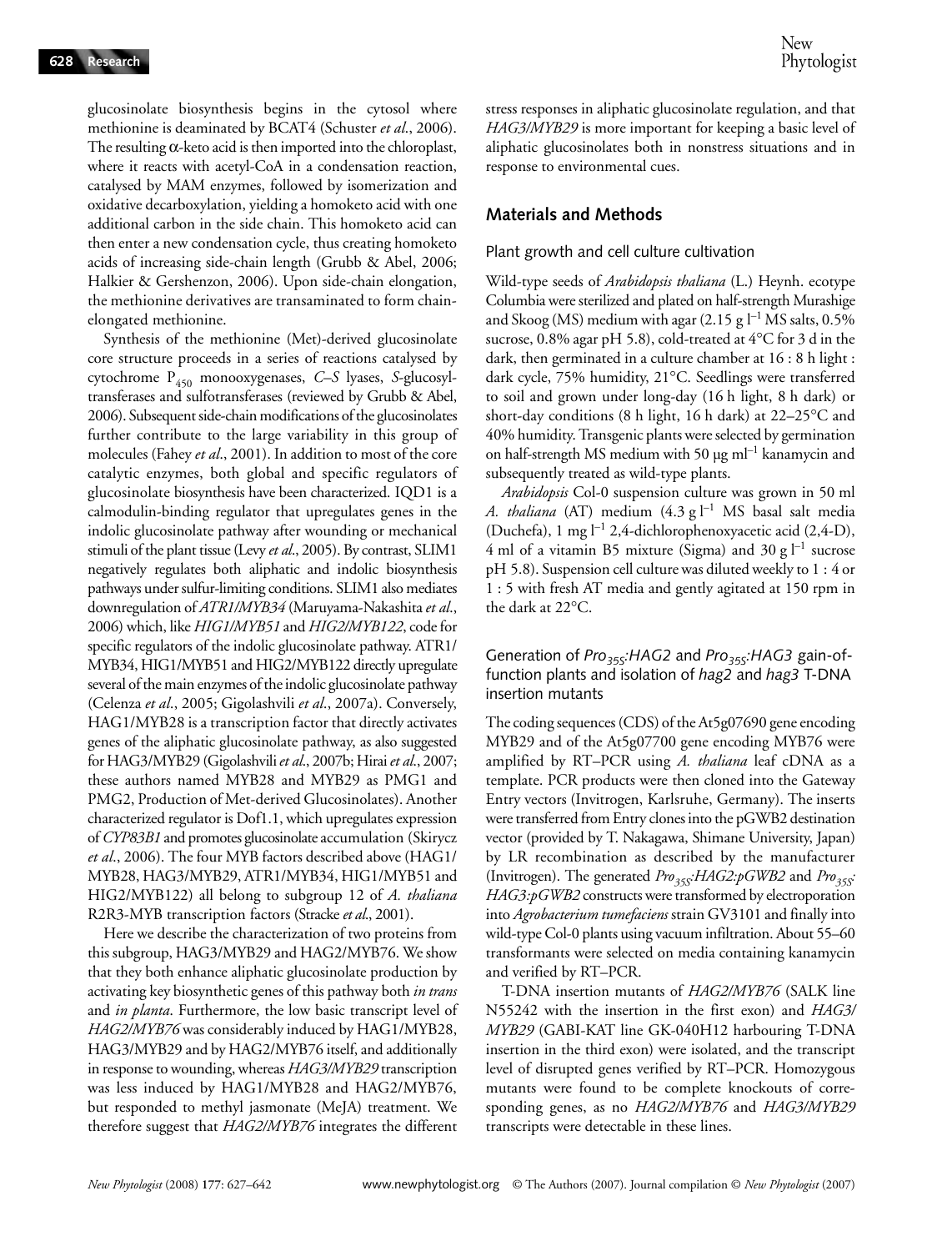# Glucosinolate extraction and HPLC/UPLC analysis of desulfoglucosinolates

Glucosinolates were extracted from approx. 100 mg thoroughly homogenized freeze-dried rosette leaves by washing twice with 1 ml 80% (v/v) methanol with one addition of 20  $\mu$ l 5 mm benzyl glucosinolate as an internal standard. The two methanol extractions were combined and applied to DEAE Sephadex A-25 columns equilibrated with 0.5 m acetic acid/ NaOH pH 5, and washed with 10 ml water and 4 ml 0.02 m acetic acid/NaOH pH 5. After addition of 50 µl purified *Helix pomatia* sulfatase (EC 3.1.6.1, type H-1, 16 400 U  $g^{-1}$ , Sigma, Deisenhofen, Germany), columns were sealed and left for overnight digestion. The resulting desulfoglucosinolates were eluted with  $6 \times 1$  ml HPLC water. The eluate was lyophilized and resuspended in 300 µl HPLC water. Samples were analysed by HPLC on a 1100 Series chromatograph (Hewlett-Packard, Waldbronn, Germany) or by an Acquity UltraPerformance LC (UPLC) system (Waters, Eschborn, Germany). For the HPLC analysis, 20 µl desulfoglucosinolates were applied on a Supelco C-18 column (Supelcosil LC-18,  $5 \mu m$ ,  $250 \times 4.6 \text{ mm}$ ; Hewlett-Packard) and eluted using the following elution program with solvents A (water) and B (methanol): 0–5% solvent B (10 min), 5–38% solvent B (24 min), followed by a cleaning cycle (38–100% solvent B in 4 min, 6 min hold, 100–0% solvent B in 5 min, 7 min hold). For UPLC analysis, 5 µl of sample was applied to an Acquity UPLC system (Waters) and separated on a BEH C18 column (1.7  $\mu$ m; 2.1 × 150 mm; Waters) under a linear gradient elution program with solvent A (10% acetonitril in water) and solvent B (90% acetonitrile in water): 0–47% solvent B (6.5 min), 47–95% solvent B (6.6 min), hold 95% solvent B (6.7 min), and 100% solvent A (7 min). Elution was operated at  $0.225$  ml min<sup>-1</sup> flow and a column temperature of 35°C. Detection was performed at 229 nm and quantified based on response factor and internal benzyl glucosinolate standard, as described previously (Gigolashvili *et al*., 2007a).

# Isolation of RNA and real-time RT–PCR

The expression of glucosinolate biosynthetic genes was analysed by real-time quantitative RT–PCR using the fluorescent intercalating dye SYBR Green in a GeneAmp 5700 sequence detection system (Applied Biosystems, Darmstadt, Germany). The Arabidopsis *ACTIN2* gene was used as a standard. First, total RNA was isolated using TRIsure (Bioline, Luckenwalde, Germany) and reverse-transcribed into cDNA, using the FirstStrand cDNA Synthesis SSII kit (Bioline) according to the manufacturer's instructions. Subsequently, the cDNA was used as a template in real-time PCR experiments with gene-specific primers (for primer sequences see Table 1 in Gigolashvili *et al*., 2007b). Real-time PCR was performed using the SYBR Green master mix system (Applied Biosystems) according to the manufacturer's instructions. The Ct, defined as the PCR cycle at which a statistically significant increase of reporter fluorescence is detected, was used as a measure of the transcript level of the target gene. Relative quantification of expression levels was performed using the comparative Ct method (manufacturer's instructions, bulletin 2, Applied Biosystems).

## Cloning of promoters of glucosinolate biosynthesis genes and *trans*activation assays in cultured *A. thaliana* cells

To generate reporter constructs, the promoter regions of the aliphatic glucosinolate biosynthetic genes *MAM3* (–1739 to +270 bp), *MAM1* (*–*3074 to +429), *CYP79F1* (*–*1388 to +45 bp), *CYP79F2* (*–*562 to +1841), *CYP83A1* (*–*919 to +63 bp), C-S *lyase* (–2935 to +104) and of indolic glucosinolate biosynthesis genes *CYP79B2* (*–*1383 to +81 bp) and *ASA1* (–1210 to +96) were amplified from genomic DNA of *A. thaliana* plants and cloned into the Gateway entry vector (Invitrogen). The promoter sequences were then subcloned into the binary plant transformation vector pGWB3i (Berger *et al*., 2007), resulting in reporter constructs. As effectors, the constructs *Pro<sub>35S</sub>:HAG2:pGWB2* and *Pro<sub>35S</sub>:HAG3:pGWB2* were used in addition to the previously described constructs *Pro35S:HIG1:pGWB2* and *Pro35S:HAG1:pGWB2* (Gigolashvili *et al*., 2007a, 2007b). The reporter and effector constructs were used to transform the supervirulent *Agrobacterium* strain LBA4404.pBBR1MCS.virGN54D (kindly provided by Dr Memelink, University of Leiden, the Netherlands). For transient expression assays in the cell culture, *Agrobacteria* containing the effector constructs, the antisilencing 19-K protein or one of the reporter constructs were taken from fresh yeast extract broth (YEB) plates, grown overnight, and resuspended in 1 ml AT medium. The Agrobacteria were mixed in a 1 : 1 : 1 ratio, and 75 µl of this suspension was added to 3 ml cultured *A. thaliana* root cells, which were then grown for 3–5 or 7 d in the dark and subsequently used for GUS activity measurements or staining.

# Transient cotransformation experiments using *Nicotiana benthamiana* plants

To estimate the *trans*activation potential of HAG1/MYB28, HAG2/MYB76 and HAG3/MYB29 towards promoters of *HAG* genes and of indolic glucosinolate regulators, transient coexpression experiments were performed with *N. benthamiana* plants. To generate reporter constructs, the promoter regions of aliphatic glucosinolate regulators *HAG1/MYB28* (*–*1995 to +157), *HAG2/MYB76* (*–*1726 to +275), *HAG3/MYB29* (*–*2368 to +81) and of indolic glucosinolate regulators *HIG1/MYB51* (*–*1676 to +342), *HIG2/MYB122* (*–*2332 to +1458), *ATR1/ MYB34* (*–*2501 to +12) were recombined from Gateway Entry clones into the pGWB3i destination vector using LR clonase (Invitrogen). As effectors, *Pro<sub>35S</sub>:HAG1:pGWB2*,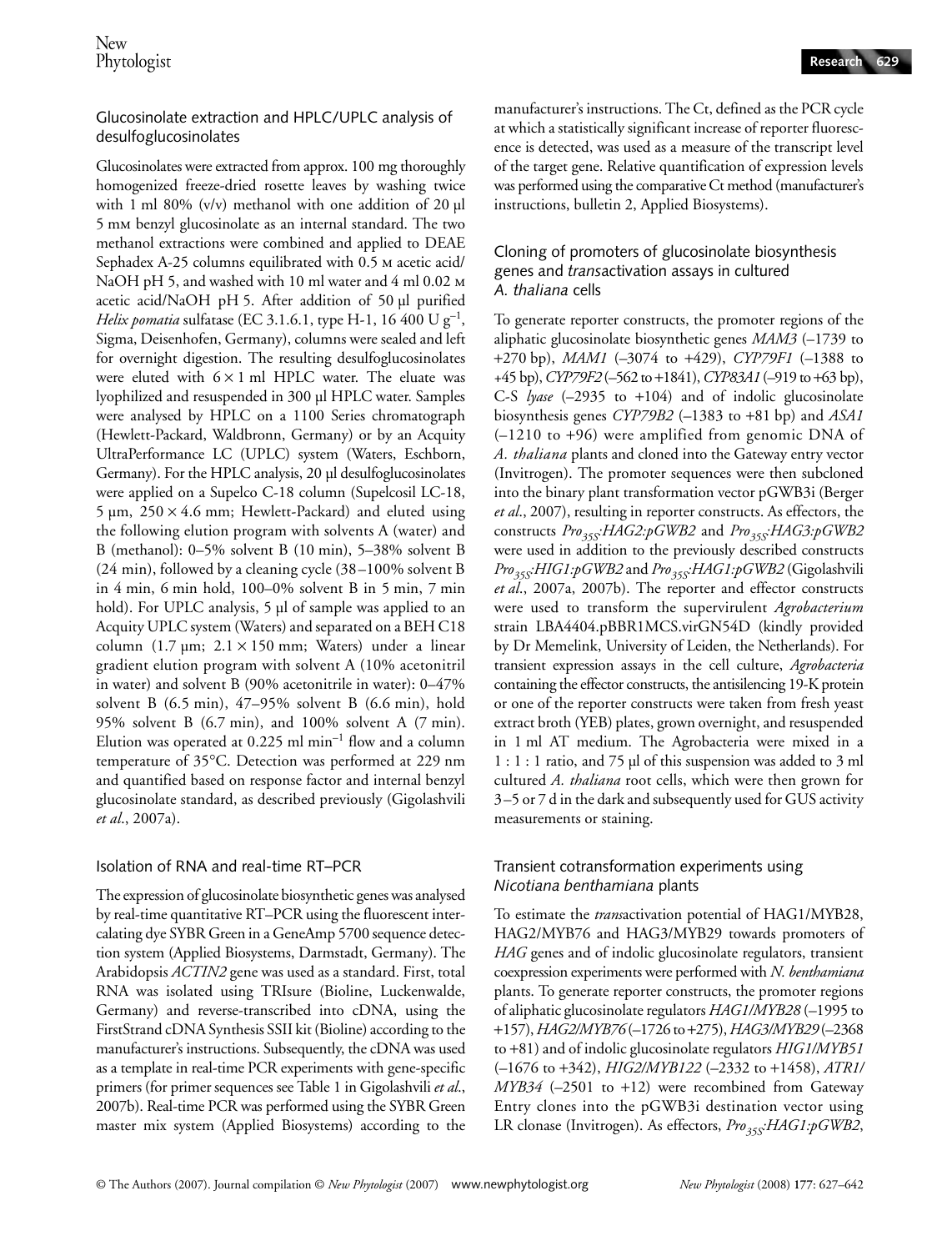#### *Pro<sub>35S</sub>:HAG2:pGWB2* and *Pro<sub>35S</sub>:HAG3:pGWB2* constructs, also used in *trans*activation assays in *A. thaliana* cells, were used.

Supervirulent Agrobacteria containing effector and reporter constructs and the antisilencing Agrobacteria strain 19K were taken from fresh YEB plates, grown overnight, sedimented, resuspended in 10 mm  $MgCl<sub>2</sub>$ , 10 mm 2-(*N*-morpholine)ethanesulphonic acid pH 5.6, and adjusted to an  $OD_{600}$  of 0.7–0.8. Two working solutions were prepared for each promoter. Working solution 1 contained a suspension with effector and reporter constructs together with the Agrobacteria strain 19K in a 1 : 1 : 1 ratio. Working solution 2 contained a suspension with an empty pGWB2 vector (without effector), reporter and the 19K Agrobacteria strain in a 1 : 1 : 1 ratio. Acetosyringon was added (0.15 mm, final concentration) and the suspensions were incubated for 2–4 h at 30°C. Three to five leaves of 1–2-month-old *N. benthamiana* plants were infiltrated with each working solution into abaxial side air space using a syringe, and sampled after 3–5 d infiltration for GUS activity measurements.

# Generation of *Pro<sub>HAG2</sub>:GUS* and *Pro<sub>HAG3</sub>:GUS* plants and their histochemical analysis

To study tissue-specific gene expression *in planta*, the *ProHAG2:GUS:pGWB3i* and *ProHAG3:GUS:pGWB3i* constructs were transformed into *A. thaliana* plants using vacuum infiltration. Histochemical localization of GUS in several independent transgenic lines harbouring the *Pro<sub>HAG2</sub>:GUS* and *Pro<sub>HAG3</sub>:GUS* constructs was performed as described by Jefferson *et al*. (1987) with some modifications. Sample tissues were infiltrated with the reaction buffer (50 mm  $\text{Na}_2\text{HPO}_4-\text{NaH}_2\text{PO}_4$  pH 7.0, 0.5 mm  $\text{K}_3\text{Fe(CN)}_6$ , 0.5 mm  $K_4Fe(CN)_6$  containing 2 mm 5-bromo-4-chloro-3-indolyl-bd-glucuronic acid (X-Gluc) as substrate) under vacuum, and incubated at 37°C overnight. Plant pigments were destained with 80% ethanol and the histochemical pattern was analysed using a binocular microscope (SMZ-U, Nikon).

#### Plant hormone induction and wounding experiments

*Arabidopsis thaliana* wild-type seedlings (Col-0) were grown on half-strength MS media with 0.5% agar and 0.5% sucrose for 10 d in a growth chamber at 21°C. Afterwards they were transferred to half-strength MS liquid media containing MeJA (10  $\mu$ m) or salicylic acid (SA, 10  $\mu$ m) and treated for 0, 2, 5, 15, 120 min or 24 h. Afterwards seedlings were placed in 2-ml reaction tubes, frozen in liquid nitrogen, and used for RNA isolation. Three independent sets of plants induced by these elicitors were used for analysis by real-time PCR.

For wounding experiments, inflorescences of Col-0 plants were slightly cut with a scalpel or blade. Samples were collected after 1, 5 15, 30, 60 and 120 min after treatment, immediately frozen in liquid N, and used for RNA isolation and real-time PCR analysis.

# **Results**

# Metabolite profiling of *A. thaliana* plants overexpressing *HAG2/MYB76* and *HAG3/MYB29*

To study the role of *HAG2/MYB76* (At5g07700) and *HAG3/ MYB29* (At5g07690) *in planta*, 35S CaMV overexpression *A. thaliana* plants were generated. Ten independent transgenic lines with stable gene expression were analysed, and three representative overexpression lines for both *HAG2/MYB76* (*Pro35S:HAG2-5*, *-6*, *-23*) and *HAG3/MYB29* (*Pro35S:HAG3-6*, *-12*, *-42*) with various steady-state mRNA levels (Fig. 1a,b) are presented in more detail. The transcript levels were increased two- to 13-fold in the case of *HAG3/MYB29* and 15- to 100-fold in the case of *HAG2/MYB76*, respectively. In wild-type plants, *HAG3/MYB29* expression is about eightfold higher than *HAG2/MYB76*, but lower than *HAG1/MYB28* (Fig. 1c).

Plants overexpressing both MYB factors exhibited altered levels of glucosinolates in comparison with the wild-type (Fig. 2). *HAG3/MYB29* overexpression plants showed increased levels of both short- and long-chained aliphatic glucosinolates (Fig. 2a). The content of the main short-chained aliphatic glucosinolate 4MSOB was increased about two to four times, and that of 3MSOP and 5MSOP about two to six times. Accumulation of the long-chained aliphatic glucosinolate 8MSOO was dependent on the transcription factor expression level, and was observed only in lines *Pro<sub>35S</sub>:HAG3-6* and *Pro35S:HAG3-12*, but not in line *Pro35S:HAG3-42*, which has only a twofold increase in the *HAG3/MYB29* transcript level (Fig. 2a). The level of the main indolic glucosinolate I3M was decreased in the strong overexpression line *Pro<sub>35S</sub>:HAG3-12* with a 13-fold increase in the transcript level, but was not significantly changed in other moderate overexpression lines.

Likewise, *HAG2/MYB76* overexpression lines contained increased levels of both short-chained and long-chained aliphatic glucosinolates, and this increase correlated well with the *HAG2/MYB76* expression level (Fig. 2b). However, as compared with HAG3/MYB29, much higher transcript levels are required to obtain these increases. For example, line *Pro35S:HAG2-6* exhibiting 100-fold higher transcript levels compared with the wild-type showed only three- to fourfold higher contents of 4MSOB.

Surprisingly, and in contrast to *HAG3/MYB29* overexpression lines, the elevated content of aliphatic glucosinolates was accompanied by a two- to fourfold increase in the content of the indolic glucosinolate I3M in *HAG2/MYB76* overexpression lines (Fig. 2b).

Taken together, overexpression of both transcription factors resulted in increased contents of aliphatic glucosinolates. In the case of *HAG3/MYB29*, a moderate increase in transcript levels already resulted in pronounced increases in the content of aliphatic glucosinolates, effects that could be brought about only by very strong overexpression of *HAG2/MYB76*.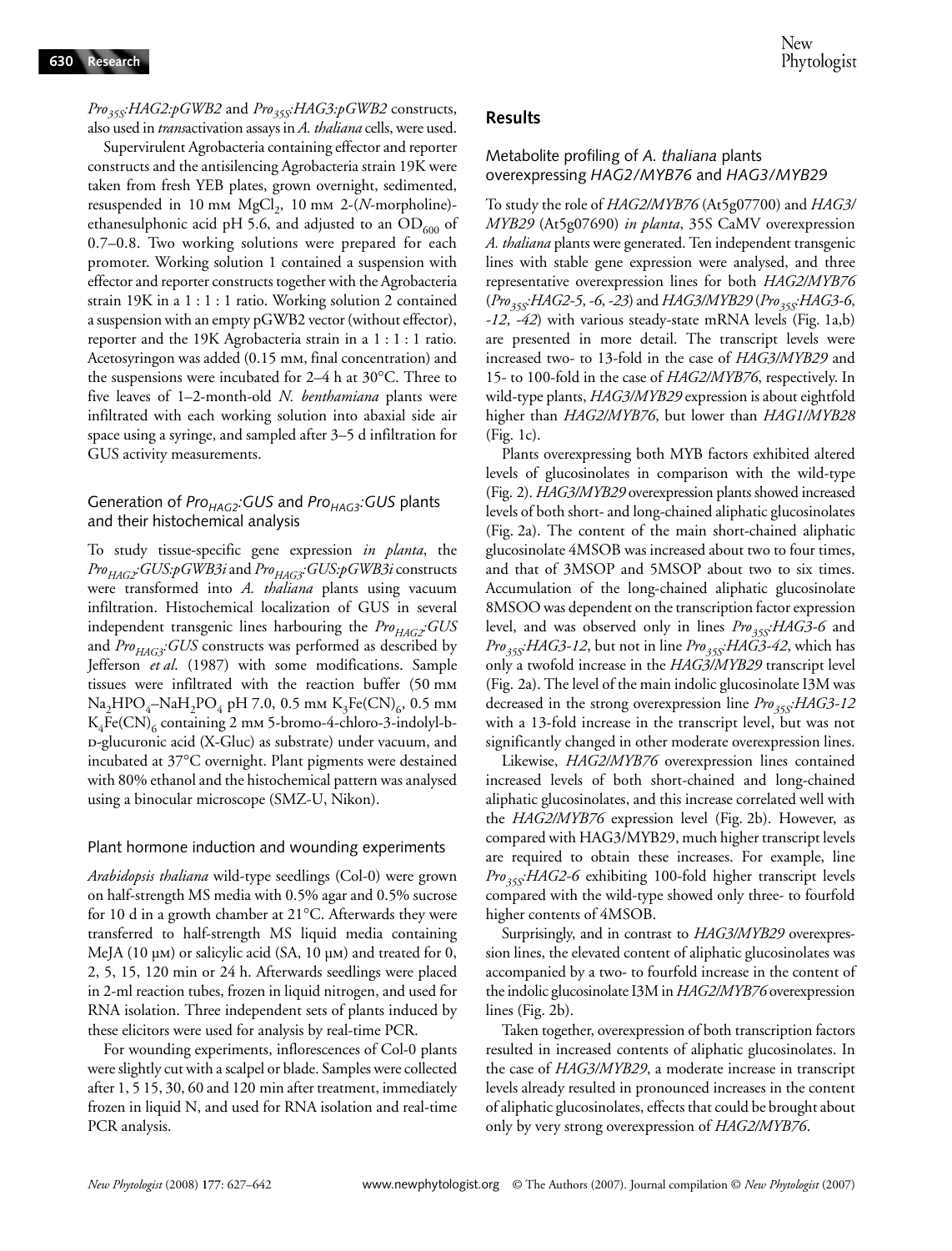

**Fig. 1** Relative gene expression levels of *HAG* genes in rosette leaves of 5-wk-old overexpression and wild-type *Arabidopsis thaliana* plants. (a) *HAG3/MYB29* transcript levels in *Pro<sub>35S</sub>:HAG3* overexpression lines (wt = 1). (b) *HAG2/MYB76* transcript levels in *Pro<sub>35S</sub>:HAG2* overexpression lines (wt = 1). (c) Relative gene expression levels of *HAG1/MYB28*, *HAG2/MYB76* and *HAG3/ MYB29* in wild-type plants (Col-0). Data are presented in relation to the level of *Actin2* expression (Actin2 = 100). \*, Significantly different (Student's test,  $P < 0.05$ ) in comparison the wild type

#### HAG2/MYB76 and HAG3/MYB29 *trans*activate glucosinolate biosynthetic pathway genes

To analyse steady-state transcript levels of genes encoding aliphatic glucosinolates biosynthetic enzymes, real-time RT– PCR assays were performed. Samples from rosette leaves of wild-type plants and three independent *HAG2/MYB76* overexpression lines (*Pro35S:HAG2-5*, *-6*, *-23*) and *HAG3/ MYB29* overexpression lines (*Pro<sub>35S</sub>:HAG3-6*, *-12*, *-42*) were analysed for relative mRNA levels of seven different genes, all encoding enzymes of the aliphatic glucosinolate biosynthetic pathway. As shown in Fig. 3, both transcription factors were able to activate all aliphatic glucosinolate biosynthetic genes tested: *MAM1*, *MAML*, *CYP79F1*, *CYP79F2*, *CYP83A1*, *AtSt5b* and *AtSt5c.* Furthermore, the increase in the steadystate levels of these transcripts correlated well with the expression levels of *HAG2/MYB76* and *HAG3/MYB29* in the different lines: lines showing the highest accumulation of transcripts also possessed the highest *trans*activation potential towards the target genes. Notably, *HAG3/MYB29* overexpression lines showed a stronger *trans*activation potential than *HAG2/MYB76* lines.

Transient *trans*activation assays were used to assess directly the activation potential of the MYB factors (Berger *et al*., 2007). Cultured *A. thaliana* Col-0 cells were transformed with a supervirulent *Agrobacterium* strain carrying either one of the *HAG* constructs as effector and/or the *uidA* (GUS) gene driven by one of the promoters of different putative target genes (*MAM1*, *MAML*, *CYP79F1*, *CYP79F2*, *CYP83A1*, C–S *lyase* and *CYP79B2*) as reporter.

As shown in Fig. 4, *A*. *thaliana* cells transiently expressing only the reporter constructs showed only weak GUS activity, whereas cotransformation with *Pro<sub>35S</sub>:HAG3* and *Pro<sub>35S</sub>:HAG2* led to a significant increase in GUS activity. Thus *HAG2/ MYB76* and *HAG3/MYB29*, along with the previously described *HAG1/MYB28* (Gigolashvili *et al*., 2007b; Hirai *et al*., 2007), are able to activate all tested Met-glucosinolate biosynthetic genes (Fig. 4a,c). By contrast, previously described regulators of glucosinolate biosynthesis, IQD1 and Dof1.1 (data not shown), as well as the regulator of indolic glucosinolate biosynthesis, HIG1/MYB51 (Fig. 4b), were not able to activate these genes even after 5–7 d of transient expression.

It is also evident from Fig. 4 that the *trans*activation capacity towards *MAM1* and *MAML*, as well as *CYP79F1* and *CYP79F2*, differed for HAG2/MYB76 and HAG3/MYB29. It has been shown previously that MAM1 is involved in the biosynthesis of short-chained aliphatic glucosinolates, whereas MAML/MAM3 is primarily responsible for the generation of long-chained aliphatic glucosinolates (Textor *et al*., 2007). *MAM1* was strongly activated by *HAG1/MYB28*, *HAG2/MYB76* and *HAG3/MYB29*, indicating that all three MYB factors contribute to the production of short-chained aliphatic glucosinolates. Compared with *MAM1*, the promoter fragment of *MAML* was generally less activated by all three MYB factors. *HAG1/MYB28* conferred the strongest *trans*activation potential towards the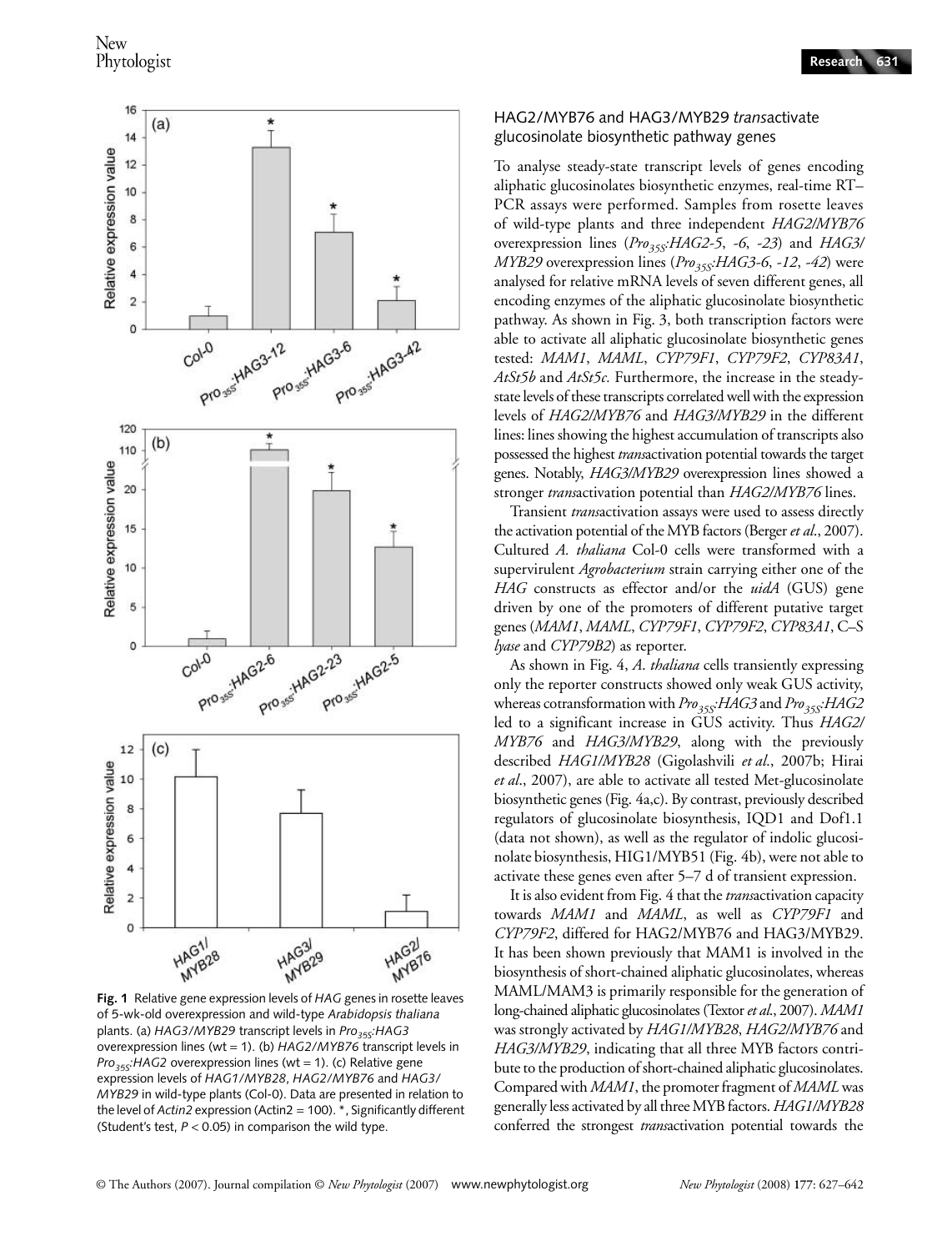

(a) Glucosinolate contents in *HAG3/MYB29* overexpression plants *Pro<sub>35S</sub>*:*HAG3-12 Pro<sub>35S</sub>*:*HAG3-6* and *Pro<sub>35S</sub>*:*HAG3-42* (means ± SD, *n* = 5). (b) Glucosinolate contents in *HAG2/MYB76* overexpression plants *Pro<sub>35S</sub>*:HAG2-6, *Pro<sub>35S</sub>*:HAG2-23 and *Pro<sub>35S</sub>*:HAG2-5 (means  $\pm$  SD, *n* = 5). 4MSOB, 4-methylsulfinylbutyl-GS; 3MSOP, 3-methylsulfinylpropyl-GS; 5MSOP, 5-methylsulfinylpentyl-GS; 8MSOO, 8-methylsulfinyloctyl-GS; I3M, indol-3-yl-methyl-GS.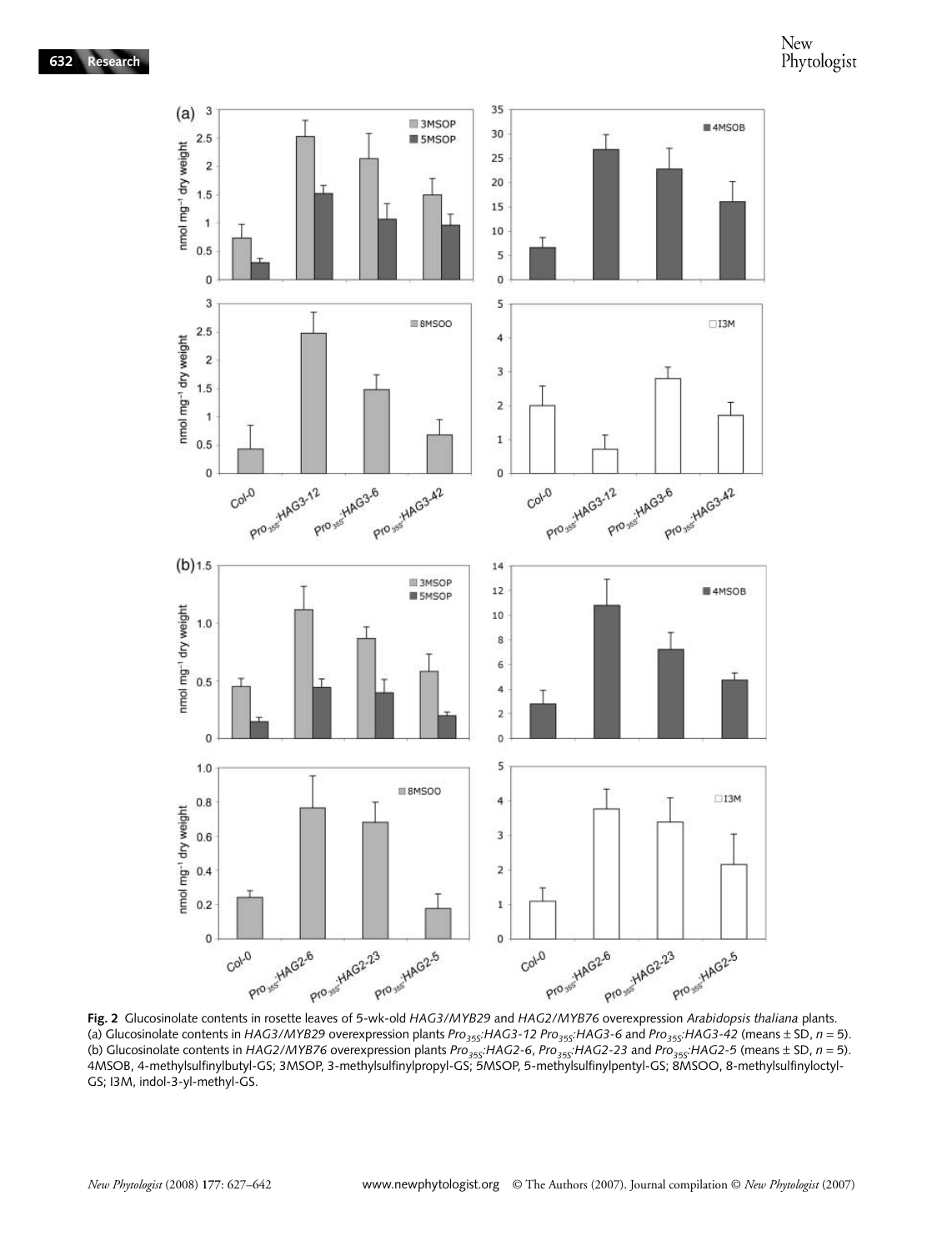

**Fig. 3** *HAG2/MYB76* and *HAG3/MYB29* activate the glucosinolate biosynthetic pathway genes. Real-time PCR analysis of steady-state mRNA levels of glucosinolate biosynthetic pathway genes in wild-type (Col-0) and three independent transgenic lines overexpressing *HAG3/MYB29* (*Pro<sub>35S</sub>*: *HAG3*-*12*, -6 and -42) and *HAG2/MYB76* (*Pro<sub>35S</sub>:HAG2-6*, -23 and -5). Relative gene expression values are shown compared with the wild-type Col-0 (wt = 1). Total RNA was prepared from rosette leaves of 5-wk-old *Arabidopsis thaliana* plants and, after first-strand biosynthesis, gene-specific primers for glucosinolate biosynthetic genes were used. Each PCR assay was repeated three times with two independent sets of plants.

*MAML* promoter, whereas *HAG3/MYB76* and *HAG2/MYB28* were also able to activate *MAML*, but to a lesser extent. Also, *CYP79F1* and *CYP79F2* were differentially activated by the MYB factors: *CYP79F1*, catalysing the production of shortchained aliphatic glucosinolates, was equally well activated by HAG2/MYB76 and HAG3/MYB29, whereas *CYP79F2*, catalysing the production of long-chained aliphatic glucosinolates, was *trans*activated to a greater extent by HAG1/MYB28 and HAG3/MYB29, and less by HAG2/MYB76 (Fig. 4a,c).

If the transient expression assays were left for > 4 d following transformation, all three *HAG* genes were shown to induce *CYP79B2*, involved in the biosynthesis of indolic glucosinolates, but not *ASA1* (Fig. 4b). This observation is not caused by a redundancy of regulatory elements in *CYP* genes, as constitutive overexpression of *HIG1/MYB51*, a regulator of indolic glucosinolate biosynthesis, did not deregulate any promoters of aliphatic glucosinolate biosynthesis genes, even after 5–7 d of transformation (Fig. 4b).

## Phenotypic appearance of *Pro<sub>35S</sub>:HAG2* and *Pro<sub>35S</sub>:HAG3* overexpression lines

All *HAG2/MYB76* overexpression lines possessed an unchanged growth phenotype, as demonstrated by the three representative lines used for metabolite and transcript analysis (Fig. 5). By contrast, overexpression of *HAG3/MYB29* led to the development of moderate or strong growth phenotypes (Fig. 5). A moderate overexpression of *HAG3/MYB29* caused a slight growth retardation (lines *Pro*<sub>35S</sub>: HAG3-12, -6, -42), whereas strong overexpression led to a dramatic restriction in plant growth (*Pro35S:HAG3-1st* and *Pro35S:HAG3-2st*; Fig. 5, bottom line), as is the case for plants strongly overexpressing *HAG1/MYB28*. The phenotype of strong *HAG3/MYB29* overexpression plants resembled the bushy (or supershoot) growth phenotype of *HAG1/MYB28* overexpression plants (Gigolashvili *et al*., 2007b); Fig. 5, bottom line): plants were

retarded in growth, flowered earlier than the wild type, and had small, cup-shaped leaves and elongated internodes. Moreover, *HAG1/MYB28* overexpression lines were also impaired in gravitropic response, as shown in Fig. 5 (*Pro35S:HAG1-1st* and *Pro35S:HAG1-2st*).

#### The glucosinolate chemotype of *hag2* and *hag3* knockout mutants

To study further the role of *MYB* genes in the biosynthesis of aliphatic glucosinolates, homozygous loss-of-function alleles in both *HAG2/MYB76* (SALK line N55242 harbouring a T-DNA insertion in the first exon of *HAG2/MYB76* ) and *HAG3/MYB29* (GABI-Kat line GK04OH12 harbouring a T-DNA insertion in the third exon of *HAG3/MYB29*) were isolated and analysed. The mutants showed no visible effects on plant morphology under the given growth conditions (Fig. 5); however, the *hag3* mutant contained significantly reduced levels of short-chained aliphatic glucosinolates (3MSOB, 4MSOB and 5MSOB) in leaves, but unaltered levels of long-chained aliphatic glucosinolates (8MSOO; Table 1). By contrast, the *hag2* mutant showed no significant changes in glucosinolate contents, whereas *hag1* knockdown RNAi mutants showed a reduction in both short- and longchained glucosinolates (Gigolashvili *et al*., 2007b).

Altogether, analysis of the knockout mutants indicates that *HAG3/MYB29* plays an important role in the regulation of short-chained aliphatic glucosinolates, whereas a defect in the *HAG2/MYB76* gene had no significant effect on the glucosinolate content.

#### *HAG2/MYB76* and *HAG3/MYB29* are *trans*activated by HAG1/MYB28, HAG3/MYB29 and HAG2/MYB76

As shown above, overexpression of the three *HAG* genes resulted in increased levels of aliphatic glucosinolates. The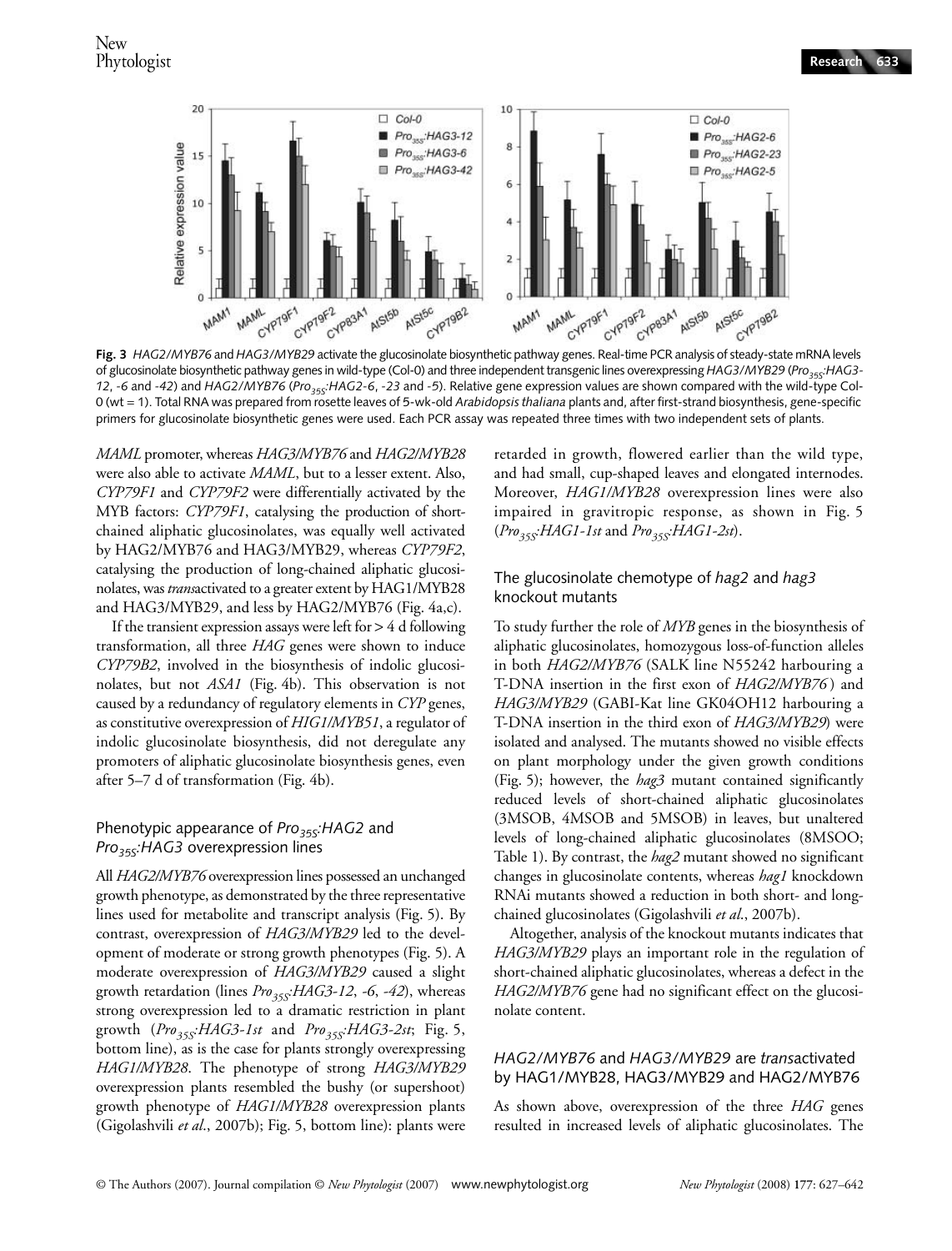

**Fig. 4** Cotransformation assays to determine the target gene specificity of *HAG3/MYB29* and *HAG2/MYB76* (effectors) towards target promoters of glucosinolate biosynthetic pathway genes. The promoters *of MAM1*, *MAML*, *CYP79F1*, *CYP79F2*, *CYP83A1*, C-S *lyase*, *CYP79B2* and *ASA1* genes were fused to the *uidA* (*GUS*) reporter gene (*TargetPromoter:GUS* vectors) (a–c). The regulator of indolic glucosinolates, HIG1/ MYB51 does not show an activation of aliphatic glucosinolate biosynthetic genes *MAM1* and *CYP79F1* (b). Cultured *Arabidopsis thaliana* cells were transformed with the supervirulent *Agrobacterium* strain LBA4404.pBBR1MCS.virGN54D containing either only the reporter construct (*TargetPromoter:GUS:pGWB3i*) or the reporter construct (*TargetPromoter:GUS:pGWB3i*) and, in addition, the effector constructs (*Pro35S:HAG2:pGWB2*, *Pro35S:HAG3:pGWB2*, *Pro35S:HAG1:pGWB2 or Pro35S:HIG1:pGWB2*). (a–c) Histochemical GUS staining of cultured cells. GUS staining was performed 2–3 d after transformation (a); after 4–5 d (b); or after 4–5 d (II) or 7 d (III) in (c). (d) Quantitative evaluation of GUS activity 2–3 d after transformation. White bars represent expression of only the TargetPromoter:GUS constructs, light and dark grey bars represent the expression of TargetPromoter:GUS constructs cotransformed with the effectors. Means of GUS activity in µmol MU min<sup>-1</sup> and mg protein  $\pm$  SD,  $n = 5$ .

question arises whether these genes exert coordinated control on the aliphatic glucosinolate biosynthetic pathway. As shown in Fig. 6a, real-time PCR analysis demonstrated that, in lines overexpressing either *HAG1/MYB28*, *HAG2/MYB76* or *HAG3/MYB*29, the transcript levels of the other *HAG* genes are also enhanced, except for *HAG1/MYB28*, which is barely activated by the other two *HAG* genes. Furthermore, transient expression assays using *Pro<sub>HAG2</sub>:GUS* as a reporter construct and *Pro<sub>35S</sub>*: HAG1, Pro<sub>35S</sub>: HAG2 and Pro<sub>35S</sub>: HAG3 as effectors indicated that the expression of *HAG2/MYB76* was significantly induced by all three *HAG* genes (Fig. 6b). Thus, although results from the overexpression of *HAG2/MYB76* suggest that HAG2/MYB76 has only a minor control of the biosynthesis of aliphatic glucosinolates (Figs 1b,c, 2b; Table 1),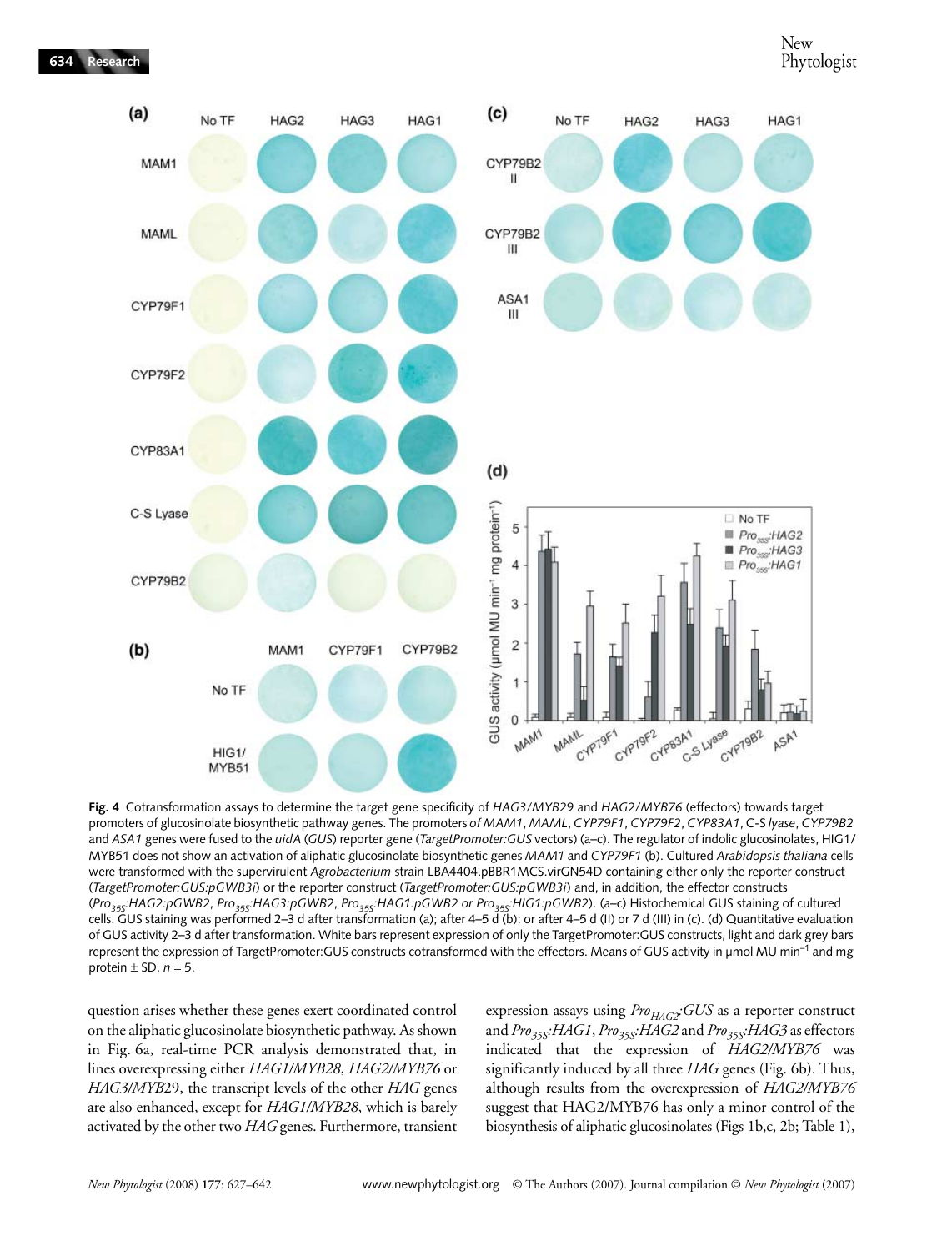

**Fig. 5** Growth phenotypes of *HAG3/MYB29* and *HAG2/MY76* overexpression plants and of corresponding *hag* knockout mutants. All transgenic lines are in the Col-0 wild-type background (bar, 3 cm). Upper line, appearance of *HAG3/MYB29* overexpression plants and of the *hag3* knockout mutant. From left to right: *Pro35S:HAG3-12*, *Pro35S:HAG3-6*, *Pro35S:HAG3-42* and *hag3.* Middle line, appearance of *HAG2/ MYB76* overexpression plants and of the *hag2* knockout mutant. From left to right: *Pro<sub>35S</sub>: HAG2-6*, *Pro<sub>35S</sub>: HAG2-23*, *Pro<sub>35S</sub>: HAG2-5* and *hag2.* Lower line, growth phenotype of strong (st) *Pro<sub>35S</sub>:HAG3* overexpression lines exhibiting a bushy phenotype with elongated internodes and of st *Pro35S:HAG1* overexpression lines with a bushy phenotype and altered gravitropism. From left to right: *Pro35S:HAG3–1st*, *Pro35S:HAG3–2st*, *Pro35S:HAG1–1st*, *Pro35S:HAG1–2st.* All these overexpression plants with a strong growth phenotype were partially or fully sterile.

*HAG2/MYB76* can obviously be activated by both HAG1/ MYB28 and HAG3/MYB29 and, in addition, by HAG2/ MYB76 itself, thereby contributing to aliphatic glucosinolate biosynthesis in a complex regulatory network (Fig. 6c). In addition, *HAG3/MYB29* is activated by HAG2/MYB76 and HAG1/MYB28 (Fig. 6a,c, grey arrows), whereas HAG1/ MYB28 seems to be hardly dependent on the function of the other two *HAG* genes.

# Regulators of indolic glucosinolate biosynthesis are repressed by *HAG* genes

It has been shown previously that a shortage of the aliphatic glucosinolate pathway resulted in an increased accumulation of indolic glucosinolates (Reintanz *et al*., 2001; Chen *et al*., 2003; Hemm *et al*., 2003). Likewise, an increased accumulation of indolic glucosinolates caused a repression of aliphatic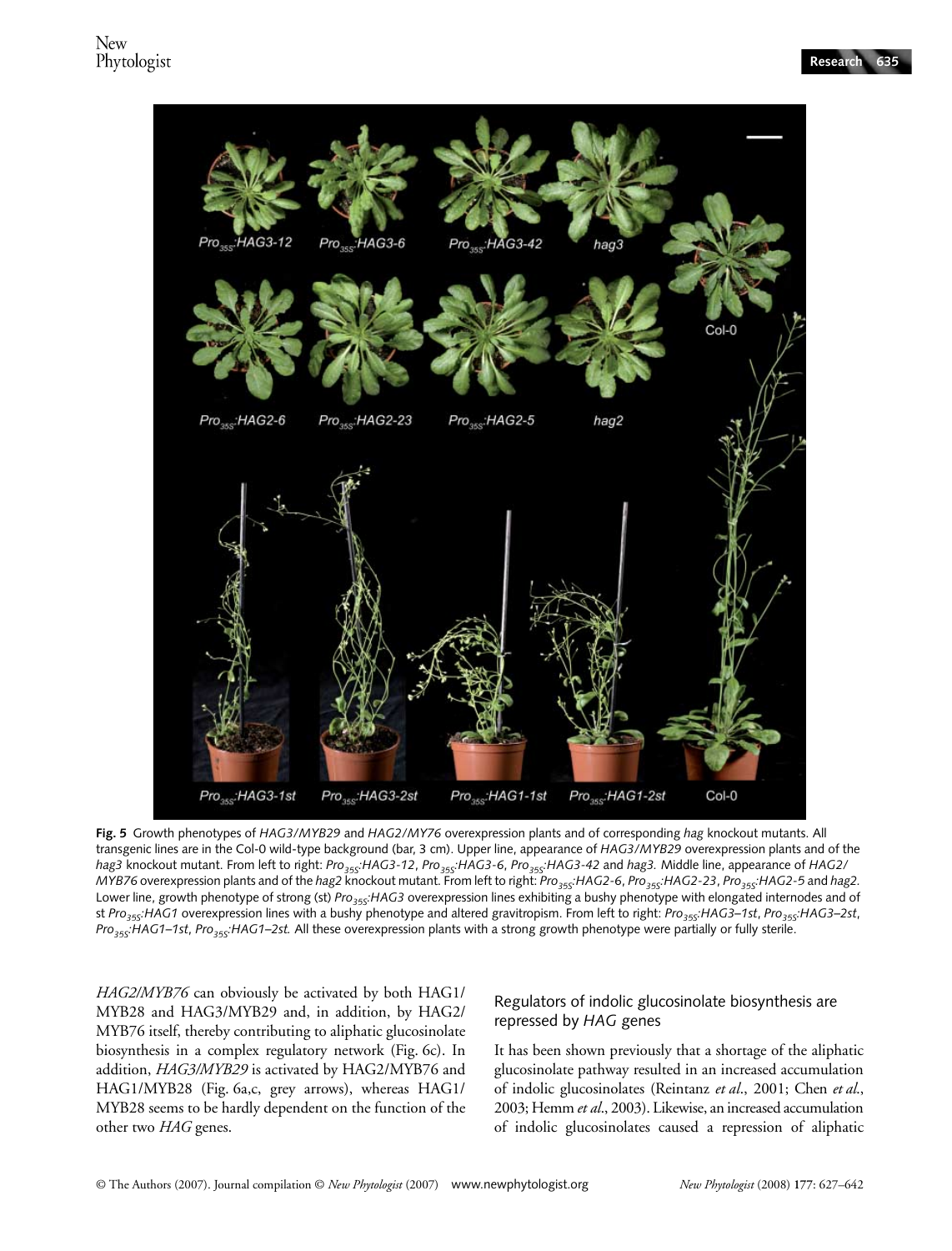| $\frac{1}{2}$ and $\frac{1}{2}$ and $\frac{1}{2}$ and $\frac{1}{2}$ and $\frac{1}{2}$ and $\frac{1}{2}$ and $\frac{1}{2}$ and $\frac{1}{2}$ and $\frac{1}{2}$ and $\frac{1}{2}$ and $\frac{1}{2}$ and $\frac{1}{2}$ and $\frac{1}{2}$ and $\frac{1}{2}$ and $\frac{1}{2}$ and $\frac{1}{2}$ a |            |           |         |           |            |           |      |      |             |              |
|-----------------------------------------------------------------------------------------------------------------------------------------------------------------------------------------------------------------------------------------------------------------------------------------------|------------|-----------|---------|-----------|------------|-----------|------|------|-------------|--------------|
|                                                                                                                                                                                                                                                                                               | HAG3/MYB29 |           |         |           | HAG2/MYB76 |           |      |      | HAG1/MYB28+ |              |
|                                                                                                                                                                                                                                                                                               | <b>WT</b>  | <b>SD</b> | hag3    | <b>SD</b> | WТ         | <b>SD</b> | hag2 | SD   | WT          | HAG1-RNAi-10 |
| 3MSOP                                                                                                                                                                                                                                                                                         | 0.74       | 0.24      | $0.59*$ | 0.10      | 0.45       | 0.07      | 0.39 | 0.09 | 0.66        | 0.02         |
| 4MSOB                                                                                                                                                                                                                                                                                         | 6.97       | 2.03      | $5.08*$ | 1.11      | 2.80       | 0.91      | 2.49 | 0.79 | 5.20        | 0.39         |
| 5MSOP                                                                                                                                                                                                                                                                                         | 0.30       | 0.07      | $0.19*$ | 0.06      | 0.15       | 0.04      | 0.10 | 0.06 | 0.21        | 0.02         |
| 8MSOO                                                                                                                                                                                                                                                                                         | 0.43       | 0.05      | 0.42    | 0.04      | 0.24       | 0.04      | 0.23 | 0.07 | 0.82        | 0.10         |
| I3M                                                                                                                                                                                                                                                                                           | 1.60       | 0.34      | 2.31    | 0.39      | 1.11       | 0.39      | 1.32 | 0.26 | 1.29        | 1.26         |

**Table 1** Glucosinolate contents (means ± SD, *n* = 8) in rosette leaves of *hag2* and *hag3* knockout plants in comparison with the wild-type *Arabidonsis thaliana* (nmol mg<sup>-1</sup> DW; means  $+$  SD,  $n = 8$ )

†For comparison, glucosinolate contents in the *HAG1/MYB28* RNAi line *HAG1-RNA1-10* are listed (Gigolashvili *et al*., 2007b). 4MSOB, 4-methylsulfinylbutyl-GS; 3MSOP, 3-methylsulfinylpropyl-GS; 5MSOP, 5-methylsulfinylpentyl-GS; 8MSOO,

8-methylsulfinyloctyl-GS; I3M, indol-3-yl-methyl-GS.

 $*$ ,  $P < 0.05$ .

glucosinolate biosynthetic genes (Levy *et al*., 2005; Gigolashvili *et al*., 2007a). Similarly, strong overexpression of *HAG1/ MYB28* (Gigolashvili *et al*., 2007b) and of *HAG3/MYB29* (line  $Pro_{355}HAG3-12$ ; Fig. 2a) resulted in a decreased indolic glucosinolate content. To address the issue of a cross-talk between regulators of aliphatic and indolic glucosinolate biosynthesis, *Pro<sub>HIG1</sub>*:GUS, *Pro<sub>HIG2</sub>*:GUS and *Pro<sub>ATR1</sub>*:GUS reporter constructs were coexpressed with *Pro<sub>35S</sub>*:*HAG1*, *Pro35S:HAG2* and *Pro35S:HAG3* constructs. As shown in Fig. 7, all *HAG* genes repressed the expression of the regulators of the indolic glucosinolate pathway, HIG1/MYB51, HIG2/MYB122 and ATR1/MYB34.

#### Tissue-specific expression of *HAG2/MYB76 and HAG3/MYB29*

It has been shown previously that *HAG1/MYB28* is expressed mainly in generative organs and mature leaves of *A. thaliana* plants (Gigolashvili *et al*., 2007b). To assess the tissue-specific expression profile of *HAG2/MYB76* and *HAG3/MYB29*, we analysed plants expressing  $Pro_{HAG2}:GUS$  and  $Pro_{HAG3}:GUS$ constructs. Expression of the reporter gene was driven by upstream regions of *HAG2/MYB76* (–1726 to +275 bp) and *HAG3/MYB29* (–1368 to +81 bp), respectively.

Reporter gene expression was detected for both *HAG2/ MYB76* and *HAG3/MYB29* in seedlings, in the case of *HAG2/MYB76* mainly in the transition zone between roots and the foliar part and in stems (Fig. 8a,b), whereas expression of *HAG3/MYB29* was observed in stems and also in the midvein of leaves (Fig. 9a,b). In vegetative parts of 3-wk-old plants, GUS staining was faint for both *HAG2/MYB76* and *HAG3/MYB29*, and was primarily present around the midvein (Figs 8b,c, 9a,b). The gene expression level gradually increased in expanding leaves, reaching a maximum in fully expanded leaves of adult plants (Figs 8g, 9e). At this stage, *HAG3/MYB29* was expressed solely in the primary vein, and *HAG2/MYB76* was detected in both primary and secondary veins and in flowers.

Furthermore, both  $Pro_{HAG2}:GUS$  and  $Pro_{HAG3}:GUS$  were detected in inflorescences, but only *Pro<sub>HAG2</sub>:GUS* in flower organs (pistil, anther and receptacle tissues; Fig. 8e). By contrast, Pro<sub>HAG3</sub>: GUS was detected in trichomes (Fig. 9d) and roots (Fig. 9c), where *Pro<sub>HAG2</sub>:GUS* was absent. Mechanical stimuli induced *HAG2/MYB76* and *HAG3/MYB29* expression in inflorescences of flowering plants (Figs 8h, 9h).

In conclusion,  $Pro_{HAG2}$ :GUS and  $Pro_{HAG3}$ :GUS promoter activity was strongest in the vegetative and generative parts of the plants, at sites known for the accumulation of aliphatic glucosinolates. The data for *HAG2/MYB76* and *HAG3/ MYB29* expression are consistent with AtGenExpress data from the Genevestigator microarray database (Zimmermann *et al*., 2004; [http://www.genevestigator.ethz.ch\).](http://www.genevestigator.ethz.ch)

## Induction of *HAG2/MYB76* and *HAG3/MYB29* expression by elicitors and wounding

As glucosinolates are important components of plant defence, and are known to be induced by hormone treatment (Brader *et al*., 2001; Mikkelsen & Halkier, 2003; Cipollini *et al*., 2004; Devoto & Turner, 2005; Mewis *et al*., 2005; Sasaki-Sekimoto *et al*., 2005) and wounding (Schuster *et al*., 2006; Gigolashvili *et al*., 2007a, 2007b), we asked whether or not *HAG2/ MYB76* and *HAG3/MYB29* are involved in one of these signalling pathways. Wild-type plants were treated with MeJA and SA or were wounded, and the response of *HAG2/MYB76* and *HAG3/MYB29* was monitored using real-time PCR.

Inflorescences induced by mechanical stimuli showed an induction of both regulators after only 1 min of wounding (Fig. 10a). *HAG2/MYB76* and *HAG3/MYB29* transcript levels reached their maximum within 5 min after wounding, and were already back to control levels after 30 min. This strongly indicates a transient induction of *HAG2/MYB76* and *HAG3/MYB29* expression after wounding.

We also analysed the responsiveness of *HAG2/MYB76* and *HAG3/MYB29* to major stress-signalling hormones such as MeJA and SA. Seedlings of wild-type *Arabidopsis* plants were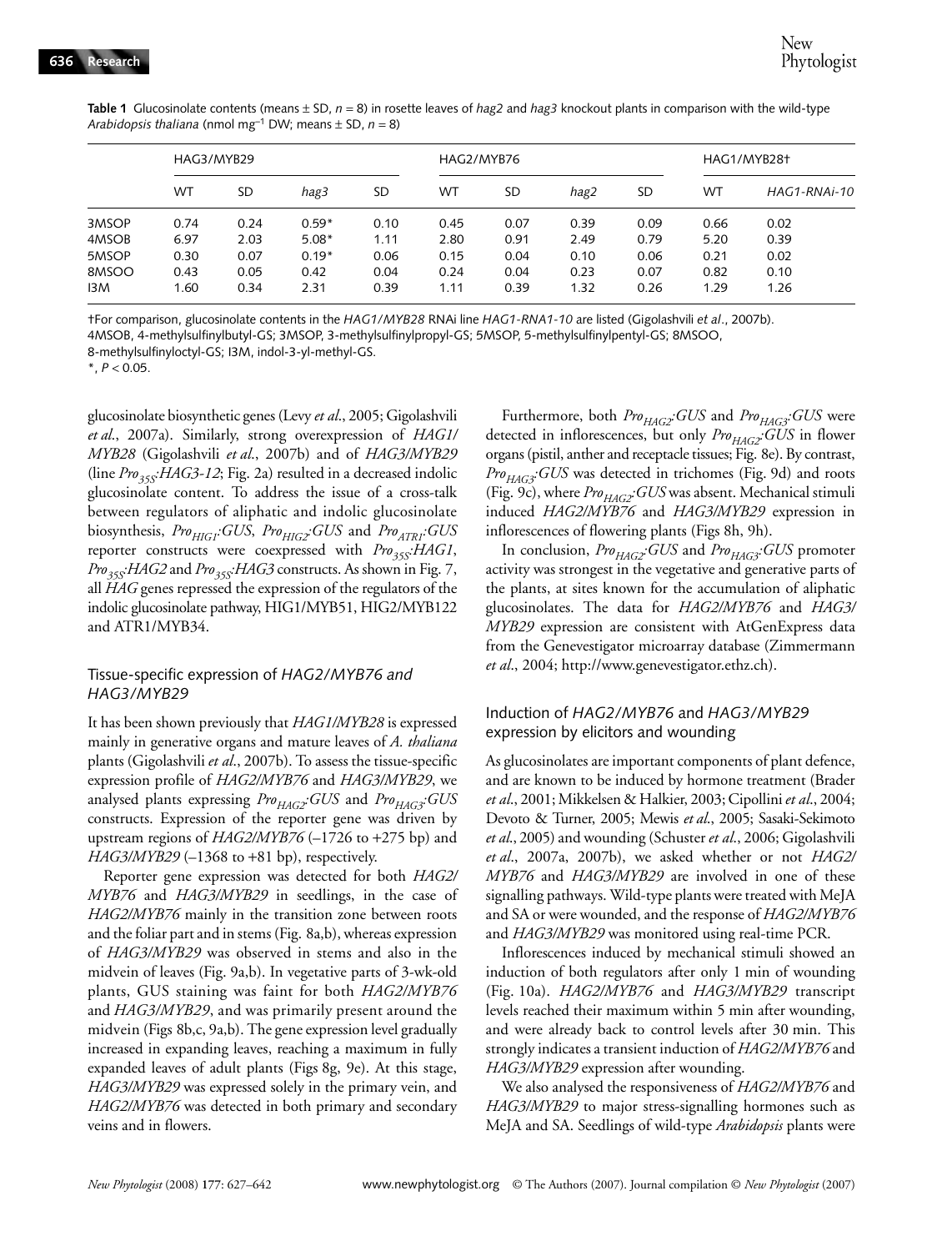

**Fig. 6** Regulatory network of HAG1/MYB28, HAG2/MYB76 and HAG3/MYB29 in the control of aliphatic glucosinolate biosynthesis. (a) Steady-state transcript levels of *HAG1/MYB28*, *HAG2/MYB76* and *HAG3/MYB29* in *Pro<sub>35S</sub>:HAG1*, *Pro<sub>35S</sub>:HAG2* and *Pro<sub>35S</sub>:HAG3* overexpression lines. Relative gene expression values (real-time PCR data) are shown compared with Col-0 (wt = 1). Total RNA was prepared from rosette leaves of 5-wk-old *Arabidopsis thaliana* plants and, after first-strand biosynthesis, gene-specific primers for *HAG* genes were used. Each PCR assay was repeated three times. (b) Cotransformation assays pointing to the activation of *Pro<sub>HAG2</sub>*:GUS (reporter) by *HAG3/MYB29*, *HAG2/MYB76* and *HAG1/MYB28* (effectors) (means of relative GUS activity ± SD, *n* = 3; *ProHAG2*:GUS = 1). *Nicotiana benthamiana* leaves were transformed with the supervirulent *Agrobacterium* strain LBA4404.pBBR1MCS.virGN54D containing either the reporter construct (*TargetPromoter:GUS:pGWB3i*) or the reporter (*TargetPromoter:GUS:pGWB3i*) and the effector (*Pro<sub>35S</sub>:HAG2*,

exposed in aqueous solutions containing the respective hormones and samples were taken for real-time PCR analysis (Fig. 10b,c). An induction of *HAG3/MYB29* could be observed within 5–15 min after application of MeJA, and the *HAG3/ MYB29* transcript level returned to its original levels after 2 h. Treatment with SA caused an opposite effect, and led to a pronounced downregulation of *HAG3/MYB29* within 5 min

#### **Discussion**

#### HAG3/MYB29 and HAG2/MYB76 are regulators of aliphatic glucosinolate biosynthesis

(Fig. 10c). *HAG2/MYB76* did not respond to hormone

treatment with either MeJA or SA (Fig. 10b,c).

Recently, HIG1/MYB51 and HIG2/MYB122 have been identified as positive regulators of indolic glucosinolate biosynthesis (Gigolashvili *et al*., 2007a). Together with ATR1/MYB34, they belong to subgroup 12 of R2R3-MYB transcription factors. HAG1/MYB28, HAG2/MYB76 and HAG3/MYB29 form a second subclade within this MYB subgroup, and HAG1/MYB28 was recently assigned as a key regulator of the biosynthesis of short- and long-chained aliphatic glucosinolates (Gigolashvili *et al*., 2007b; Hirai *et al*., 2007). We describe here the impact of the other two MYB proteins, HAG2/MYB76 and HAG3/MYB29, on the biosynthesis of aliphatic glucosinolates.

It is demonstrated that the level of *HAG3/MYB29* and *HAG2/MYB76* transcripts in overexpression lines corresponded nicely to an elevated accumulation of aliphatic glucosinolates (Figs 1, 2). Overexpressing lines contained up to fourfold higher levels of short-chained aliphatic glucosinolates (3MSOP, 4MSOB and 5MSOP). In some strong overexpressor lines (*Pro35S:HAG3-6* and -*12*; *Pro35S:HAG2-6* and -*23*), the content of long-chained aliphatic glucosinolates (8MSOO) is also increased. However, elevated content of long-chained aliphatic glucosinolates was not observed in other overexpression lines, and might be caused by secondary effects due to strong overexpression. It is feasible that a drastically increased pool of short-chained oxo-acids in chloroplasts, required for the generation of short-chained aliphatic glucosinolates, may spontaneously re-enter side-chain elongation cycles catalysed by the MAML enzyme, and may ultimately lead to the generation of long-chained aliphatic glucosinolates.

In the *hag3* knockout mutant, the level of short-chained aliphatic glucosinolates was significantly reduced, whereas the level of long-chained aliphatic glucosinolates remained

*Pro35S*:*HAG3* or *Pro35S*:*HAG1*). \*, *P* < 0.05. (c) Schematic representation of all observed *HAG2/MYB76*, *HAG3/MYB29* and *HAG1/MYB28 trans*activations. Black arrows indicate *trans*activations measured in coexpression studies in *N. benthamiana* using reporter– effector constructs (b). Grey arrows indicate cross-activation of transcription factors in *HAG1/MYB28*, *HAG2/MYB76* and *HAG3/ MYB29* overexpression lines using real-time PCR analysis (a).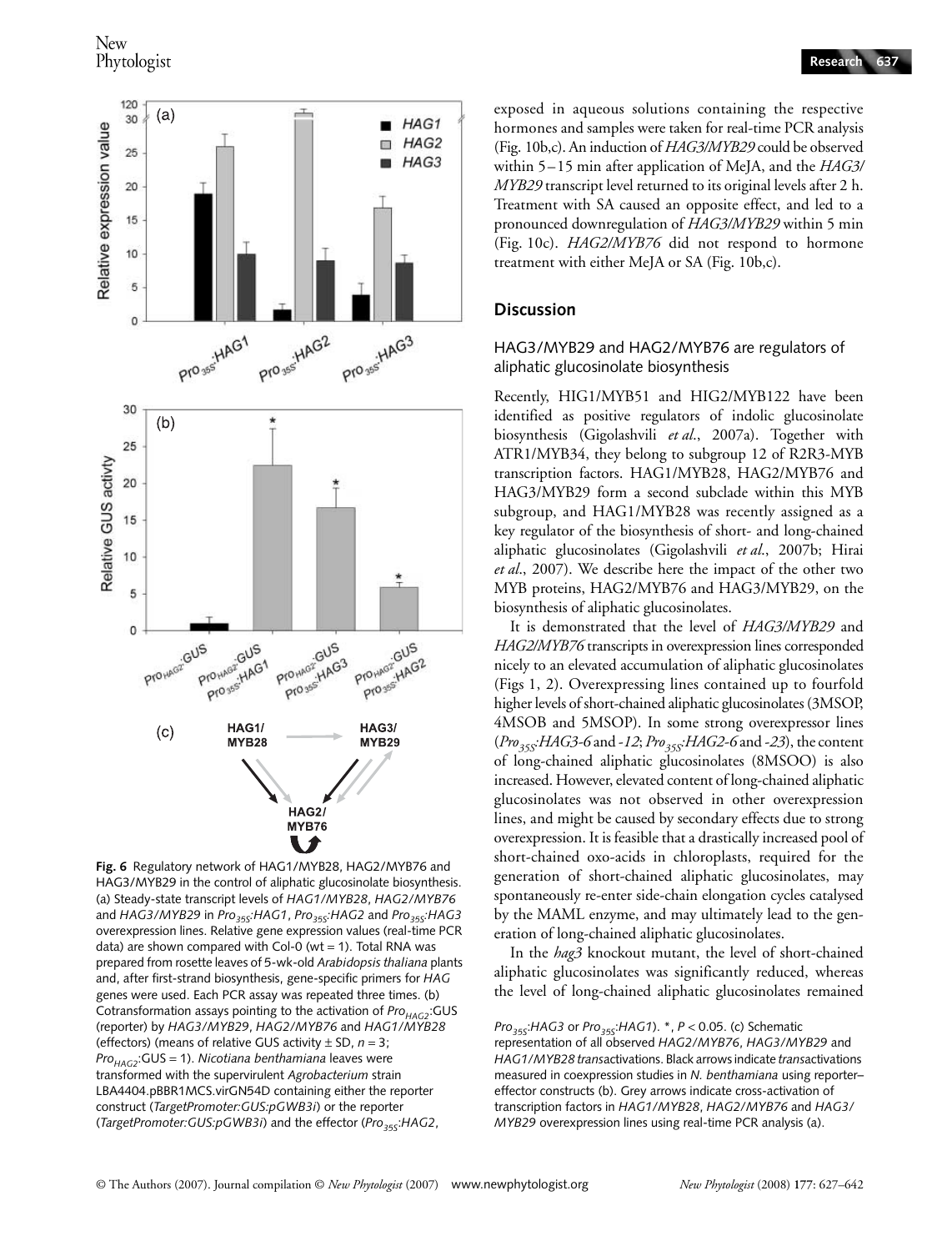

glucosinolate regulators by *HAG2/MYB76* (a); *HAG3/MYB29* (b); *HAG1/MYB28* (c). Cotransformation assays to determine the repression of promoters of genes involved in the control of indolic glucosinolate biosynthesis (*HIG1/MYB51*, *HIG2/MYB122 and ATR1/MYB34*) by the regulators of aliphatic glucosinolates, HAG2/ MYB76 and HAG3/MYB29; means of relative GUS activity  $\pm$  SD, *n* = 3; *Pro<sub>ATR1/HIG1/HIG2*: *GUS* = 1). *Nicotiana benthamiana* leaves</sub>

unchanged (Table 1). This is an indication that HAG3/MYB29 is a regulator of short-chained but not of long-chained glucosinolates. These observations are somewhat in contrast to a previous report stating that there is no change in the content of aliphatic glucosinolates in *MYB29* knockdown plants carrying an insertion in the 5′-UTR region (Hirai *et al*., 2007). In our hands, disruption of the *HAG3/MYB29* gene in exon 3 caused a significant reduction of short-chained aliphatic glucosinolates. However, *hag3* knockout mutant plants contained reduced but not completely diminished levels of aliphatic glucosinolates, probably caused by a compensatory function of HAG1/MYB28. In contrast to *hag3*, the *hag2* knockout mutant was not affected in glucosinolate accumulation, indicating that HAG2/MYB76 itself exerts only a limited control on aliphatic glucosinolate biosynthesis, except in response to wounding (Fig. 10a). In addition, *HAG2/MYB76* is expressed only weakly in plants in comparison with *HAG1/ MYB28* and *HAG3/MYB29* (Fig. 1c), and the loss of HAG2/ MYB76 could easily be compensated for by HAG1/MYB28 and HAG3/MYB29. As revealed by promoter–GUS expression studies, *HAG1/MYB28* (Gigolashvili *et al*., 2007b) and *HAG3/ MYB29* (Fig. 9) have overlapping expression sites and should therefore be able to complement the defect in *HAG2/MYB76*.

## HAG2/MYB76 and HAG3/MYB29 have overlapping, but specific functions in the regulation of aliphatic glucosinolates

As revealed by analysis of the *hag2* mutant, HAG2/MYB76 appears to play only a minor role in the control of aliphatic glucosinolate biosynthesis. This view is also supported by the analysis of corresponding overexpression plants. *HAG2/ MYB76*-overexpressing lines accumulated fewer aliphatic glucosinolates than *HAG3/MYB29* overexpression lines. In addition, compared with *HAG3/MYB29*, an expression level of *HAG2/MYB76* about one order of magnitude higher is required for a comparable accumulation of aliphatic glucosinolates (Figs 1b, 2b). However, such high *HAG2/ MYB76* expression levels can be achieved on wounding (Fig. 10a). Finally, a dramatic overexpression of both *HAG3/ MYB29* and *HAG1/MYB28* led to a pronounced retardation in growth and development, elongation of internodes, defective gravitropic responses and plant sterility (Fig. 5), an effect that was not observed for *HAG2/MYB76*-overexpression lines. The growth phenotype observed for plants strongly overexpressing *HAG1/MYB28* and *HAG3/MYB29* might be caused, in part, by an increased flow of methionine into

were transformed with the supervirulent *Agrobacterium* strain LBA4404.pBBR1MCS.virGN54D containing either the reporter construct (Promoter\_of\_indolic regulator:GUS:pGWB3i) as control or the reporter and one of the HAG effectors driven by the 35S CaMV promoter (*Pro<sub>35S</sub>*: HAG2:pGWB2 and *Pro<sub>35S</sub>*: HAG3:pGWB2).  $*$ ,  $P < 0.05$ .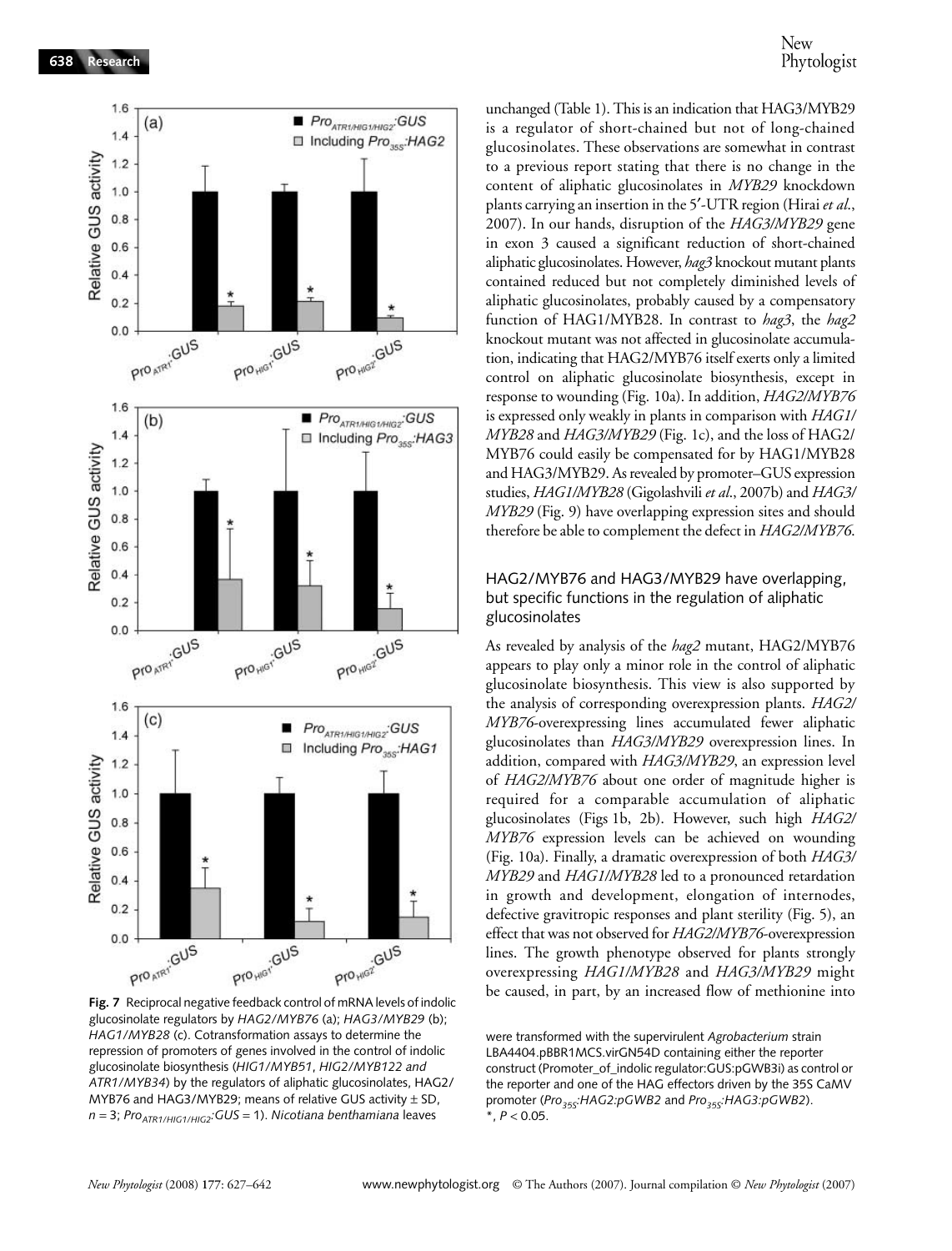

Fig. 8 Histochemical GUS staining in tissues of *Pro<sub>HAG2</sub>*:GUS plants. (a) 7-d-old *Arabidopsis thaliana* seedling; (b) 14-d-old seedling; (c) 3-wkold plant; (d) leaf of a 5-wk-old plant; (e) flowers and siliques; (f) GUS staining at base of cauline leaf; (g) adult leaf; (h) GUS induction at cut sites of inflorescences but no induction in leaves.



Fig. 9 Histochemical GUS staining in tissues of *Pro<sub>HAG3</sub>*:GUS plants. (a) 7-d-old *Arabidopsis thaliana* seedling; (b) 14-d-old plant; (c) roots; (d) trichomes; (e) adult leaf; (f) inflorescences of a flowering plant with a cauline leaf; (g) siliques; (h) GUS induction at sites of mechanical stimuli in inflorescences.

aliphatic glucosinolates leading to a deficiency in methionine availability as precursor for ethylene biosynthesis, associated in turn with impaired gravitropic plant responses, as reported previously (Kramer *et al*., 2003; Edelmann & Roth, 2006).

Both HAG2/MYB76 and HAG3/MYB29 are able specifically to activate the whole set of aliphatic glucosinolate biosynthetic pathway genes; however, they exhibit some distinct features (Figs 3, 4). MAML and CYP83A1, and also CYP79B2, involved in the production of indolic glucosinolates, were more strongly activated by *HAG2/MYB76* than by *HAG3/ MYB29*, whereas the activation of CYP79F2 was more pronounced in *HAG3/MYB29*-overexpression lines. All promoters of glucosinolate biosynthetic genes tested in this study contain at least two or more putative MYB-binding sites (AthaMap, www.athamap.de). It should be kept in mind that HAG1/MYB28 serves as the strongest activator of aliphatic glucosinolate biosynthetic genes (Fig. 4; Gigolashvili *et al*., 2007b; Hirai *et al*., 2007).

The expression patterns of *HAG2/MY*B76 and *HAG3/ MYB29* were partially different from each other and from that of *HAG1/MYB28* (Figs 8, 9). *HAG2/MYB76* expression was present in the transition zone from root to foliar parts, flowers and secondary veins of leaves, where expression of *HAG3/ MYB29* and *HAG1/MYB28* was absent, whereas *HAG3/ MYB2a* was present in young siliques, trichomes and roots, where expression of *HAG2/MYB76* could not be detected. Thus the expression patterns of *HAG2/MY*B76 and *HAG3/ MYB29* nicely overlap with those of the aliphatic glucosinolate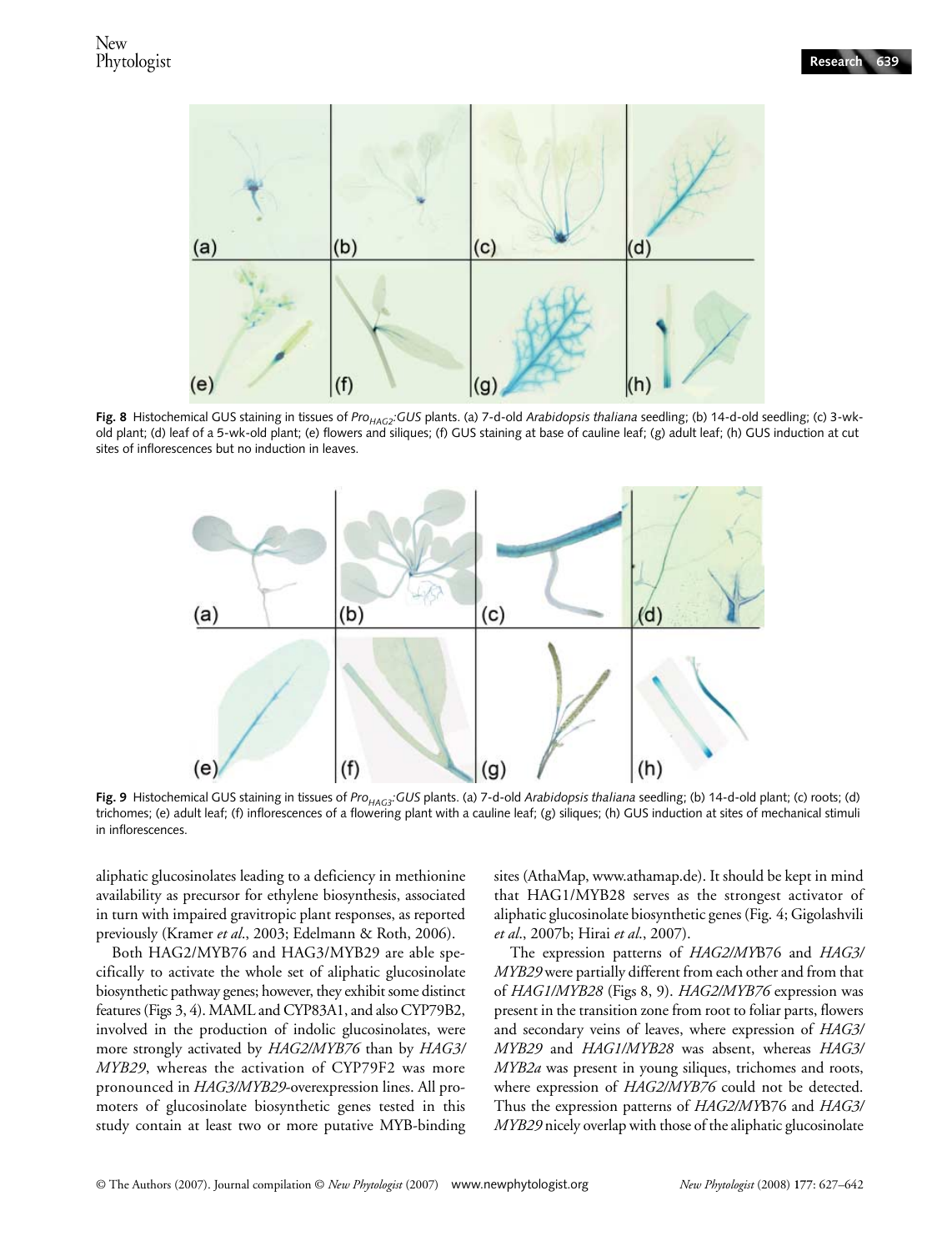

**Fig. 10** Induction of *HAG2/MYB76* and *HAG3/MYB29* expression by wounding, methyl jasmonate (MeJA) and salicylic acid (SA). (a) Wounding experiments. The plant material (*Arabidopsis thaliana* inflorescences) were punctured, and, after times indicated, used for real-time RT–PCR experiments (means ± SD, *n* = 3). Relative expression values are given compared with nonwounded tissue (non-wounded = 1). For details see Materials and Methods. (b,c) Hormone experiments. 3-wk-old seedlings were exposed in aqueous solutions to 10  $\mu$ M MeJA (b) or 10 µm SA (c), or kept in aqueous solutions without the addition of hormones. Samples were taken after 0, 2, 5, 10, 15 and 120 min and 24 h. Relative gene expression values are shown compared with noninduced plants (non-induced = 1).  $*$ , Significantly different (Student's test;  $P < 0.05$ ) in comparison with noninduced tissue.

biosynthesis genes *MAM3*, *BCAT4* and *CYP79F1* (Reintanz *et al*., 2001; Chen *et al*., 2003; Schuster *et al*., 2006; Textor *et al*., 2007). This observation is consistent with the known sites of Met-derived aliphatic glucosinolate accumulation and the suggested role of *HAG3/MYB29* and *HAG2/MYB76* in this pathway.

#### HAG2/MYB76 and HAG3/MYB29: responses to wounding and MeJA treatment

Environmental stimuli such as herbivore attack, wounding or hormone treatment (e.g. with MeJa and SA) are known to have an impact on glucosinolate biosynthesis (Brader *et al*., 2001; Kliebenstein *et al*., 2002; Mikkelsen *et al*., 2003; Mewis *et al*., 2005). Expression of *IQD1*, *HIG1/M*YB51 and *HAG1/M*YB28 have been shown to respond very quickly to wounding (Levy *et al*., 2005; Gigolashvili *et al*., 2007a, 2007b). Here we demonstrate that the expression of both *HAG2/MYB76* and *HAG3/MYB29* respond to mechanical stimuli within 5 min, as has been shown for aliphatic glucosinolate biosynthetic genes such as *BCAT4* and *MAM1* (Schuster *et al*., 2006), indicating that both MYB factors are involved in the induction of aliphatic glucosinolate production on biotic challenge linked to wounding. Notably, expression of *HAG2/MYB76* is induced more than 50-fold in response to wounding. It has been shown recently that treatment with MeJa for 3 h leads to a twofold increase in the expression level of *HAG3/MYB29* but not of *HAG1/MYB28* (Hirai *et al*., 2007). Here we show that the expression of *HAG3/MYB29* responded positively to treatment with exogenous MeJa and negatively to SA (Fig. 10). Within 15 min, the *HAG3/ MYB29* expression level increased more than 10-fold. By contrast, *HAG2/MYB76* expression was independent from MeJa and SA, whereas HAG1/MYB28 is triggered by glucose (Gigolashvili *et al*., 2007b).

## Negative regulation of indolic glucosinolate biosynthesis by regulators of the aliphatic glucosinolate biosynthetic pathway

Positive regulators of aliphatic glucosinolate accumulation (all three *HAG* genes) were shown to downregulate the expression of regulators of indolic glucosinolate accumulation (ATR1/ MYB34, HIG1/MYB51 and HIG2/MYB122; Fig. 7). This observation is consistent with decreased levels of indolic glucosinolates observed in lines *Pro<sub>35S</sub>:HAG3-12* (Fig. 2a) and *Pro<sub>35S</sub>:HAG1-11* (Gigolashvili *et al.*, 2007b), and with previously described examples of mutual negative regulation of Met- and Trp-derived glucosinolate pathways (Reintanz *et al*., 2001; Chen *et al*., 2003; Hemm *et al*., 2003; Levy *et al*., 2005; Gigolashvili *et al*., 2007a). For example, knockout mutants of the *CYP79F1* and *CYP83A1* genes with impaired aliphatic glucosinolate biosynthesis accumulated indolic glucosinolates. Similarly, the *HIG1-1D* dominant mutant,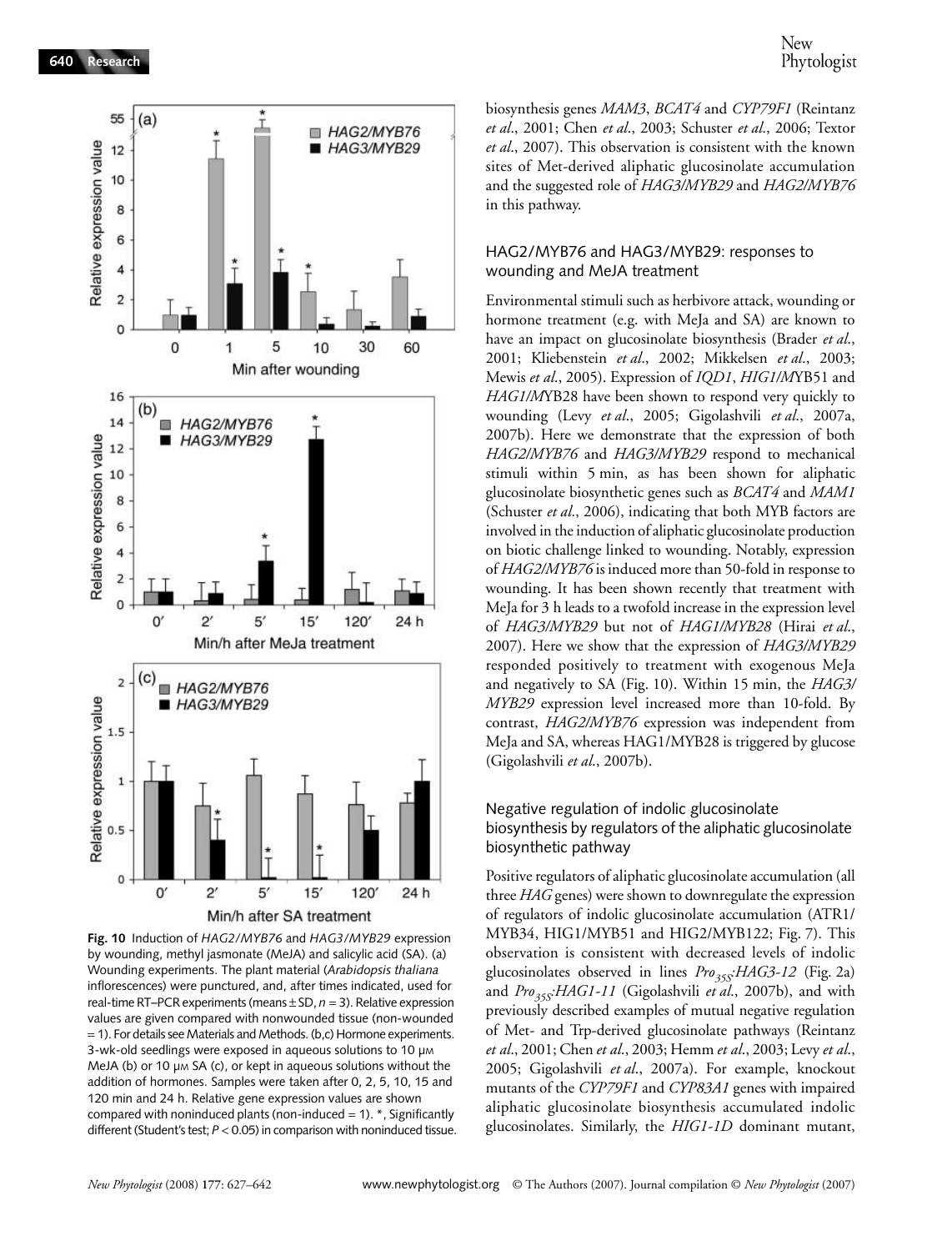containing higher levels of indolic glucosinolates, contained significantly decreased levels of aliphatic glucosinolates (Gigolashvili *et al*., 2007a). Also, the overexpression of *IQD1*, a positive regulator of indolic glucosinolate genes, caused a repression of *CYP79F1* and *CYP79F2* genes involved in aliphatic glucosinolate biosynthesis (Levy *et al*., 2005).

These data suggest that the observed negative feedback regulation of the indolic glucosinolate biosynthesis might be linked to control of the sulfur pool in plants overproducing positive regulators of aliphatic glucosinolate biosynthesis (*HAG* genes) in response to environmental challenges. The repression of regulators of the indolic glucosinolate pathway (*HIG* genes, *ATR1/MYB34*) in plants overexpressing aliphatic glucosinolates may lead to a metabolic balance between both glucosinolate biosynthetic pathways, and may thereby contribute to sulfur homoeostasis.

Remarkably, *HAG* genes not only prevented the expression of regulators of the indolic glucosinolate pathway, but also activated CYP79B2 (Fig. 4), a key enzyme in the biosynthesis of indolic glucosinolates, apparently counteracting the repression of indolic glucosinolate production. However, one has to bear in mind that the product of CYP79B2, IAOx, is at a branching point also leading to the biosynthesis of auxin. We propose that the activation of CYP79B2 maintains auxin biosynthesis even in the presence of a repressed indolic glucosinolate pathway. A downregulation of CYP79B2 in *HAG* overexpression plants would finally lead to a low-auxin phenotype, as manifested in the severe growth phenotype of *cyp79B2* mutants (Zhao *et al*., 2001).

Notably, increased accumulation of the indolic glucosinolate I3M was observed in lines strongly overexpressing *HAG2/MYB76* (Fig. 2b); also, a *HAG1/MYB28* overexpression suspension cell line contained elevated levels of indolic glucosinolates (Hirai *et al*., 2007). We propose that a strong overexpression of *HAG* genes and the simultaneous activation of *CYP79B2* serve to maintain auxin homeostasis in the cell, but cause an increased accumulation of indolic glucosinolates as a secondary effect. It has been shown previously that 35S CaMV *CYP79B2* overexpression lines contain elevated levels of both auxin and I3M (Mikkelsen *et al*., 2000; Zhao *et al*., 2002).

#### *HAG1/MYB28*, *HAG3/MYB29* and *HAG2/MYB76* encompass a gene regulatory network

*HAG1/MYB28* and *HAG3/MYB29* overexpression plants showed an increase in *HAG2/MYB76* transcript, and analysis of *HAG1/MYB28* and *HAG2/MYB76* overexpression plants showed an accumulation of the *HAG3/MYB29* transcript (Fig. 6a). The interactions between HAG1/MYB28, HAG3/ MYB29 and HAG2/MYB76 with the promoter of the *HAG2/MYB76* gene were studied in tobacco plants to avoid interference by endogenous MYB transcription factors (Fig. 6b).

Based on the interaction scheme resulting from these data (Fig. 6c), *HAG1/MYB28* with the highest transcript level of

all three *HAG* genes shows the least interactions of the three transcription factors, not being strongly activated by either of the other two. By contrast, both HAG3/MYB28 and HAG2/ MYB76 show similar interaction patterns, both being activated by *HAG1/MYB28* and both inducing each other. *HAG2/MYB76*, which contributes only slightly to the glucosinolate profile of wild-type plants if expressed alone, is able to perceive signals from *HAG1/MYB28* and *HAG3/ MYB28* or in response to wounding. Because transcription of the three genes is also induced by different stimuli, such as wounding and MeJa, we suggest that the three *HAG* genes can integrate several environmental cues by activating each other's transcription, probably leading to a range of different glucosinolate profiles. Despite these exciting insights into the *HAG* gene regulatory network, more work is needed to elucidate the exact function and dynamics of the proposed interactions.

# **Acknowledgements**

This work was supported by the Deutsche Forschungsgemeinschaft and the Fonds der Chemischen Industrie.

## **References**

- **Berger B, Stracke R, Yatusevich R, Weisshaar B, Flügge UI, Gigolashvili T. 2007.** A simplified method for the analysis of transcription factor– promoter interactions that allows high-throughput data generation. *Plant Journal* **50**: 911–916.
- **Brader G, Tas E, Palva ET. 2001.** Jasmonate-dependent induction of indole glucosinolates in *Arabidopsis* by culture filtrates of the nonspecific pathogen *Erwinia carotovora*. *Plant Physiology* **126**: 849–860.
- **Brader G, Mikkelsen MD, Halkier BA, Palva ET. 2006.** Altering glucosinolate profiles modulates disease resistance in plants. *Plant Journal* **46**: 758–767.
- **Brown PD, Tokuhisa JG, Reichelt M, Gershenzon J. 2003.** Variation of glucosinolate accumulation among different organs and developmental stages of *Arabidopsis thaliana*. *Phytochemistry* **62**: 471–481.
- **Celenza JL, Quiel JA, Smolen GA, Merrikh H, Silvestro AR, Normanly J, Bender J. 2005.** The *Arabidopsis* ATR1 Myb transcription factor controls indolic glucosinolate homeostasis. *Plant Physiology* **137**: 253–262.
- **Chen SX, Glawischnig E, Jorgensen K, Naur P, Jorgensen B, Olsen CE, Hansen CH, Rasmussen H, Pickett JA, Halkier BA. 2003.** CYP79F1 and CYP79F2 have distinct functions in the biosynthesis of aliphatic glucosinolates in *Arabidopsis*. *Plant Journal* **33**: 923–937.
- **Chung WC, Huang HC, Chiang BT, Huang HC, Huang JW. 2005.**  Inhibition of soil-borne plant pathogens by the treatment of sinigrin and myrosinases released from reconstructed *Escherichia coli* and *Pichia pastoris. Biocontrol Science and Technology* **15**: 455–465.
- **Cipollini D, Enright S, Traw MB, Bergelson J. 2004.** Salicylic acid inhibits jasmonic acid-induced resistance of *Arabidopsis thaliana* to *Spodoptera exigua*. *Molecular Ecology* **13**: 1643–1653.
- **Devoto A, Turner JG. 2005.** Jasmonate-regulated *Arabidopsis* stress signalling network. *Physiologia Plantarum* **123**: 161–172.
- **Edelmann HG, Roth U. 2006.** Gravitropic plant growth regulation and ethylene: an unsought cardinal coordinate for a disused model. *Protoplasma* **229**: 183–191.
- Fahey JW, Zalcmann AT, Talalay P. 2001. The chemical diversity and distribution of glucosinolates and isothiocyanates among plants. *Phytochemistry* **56**: 5–51.